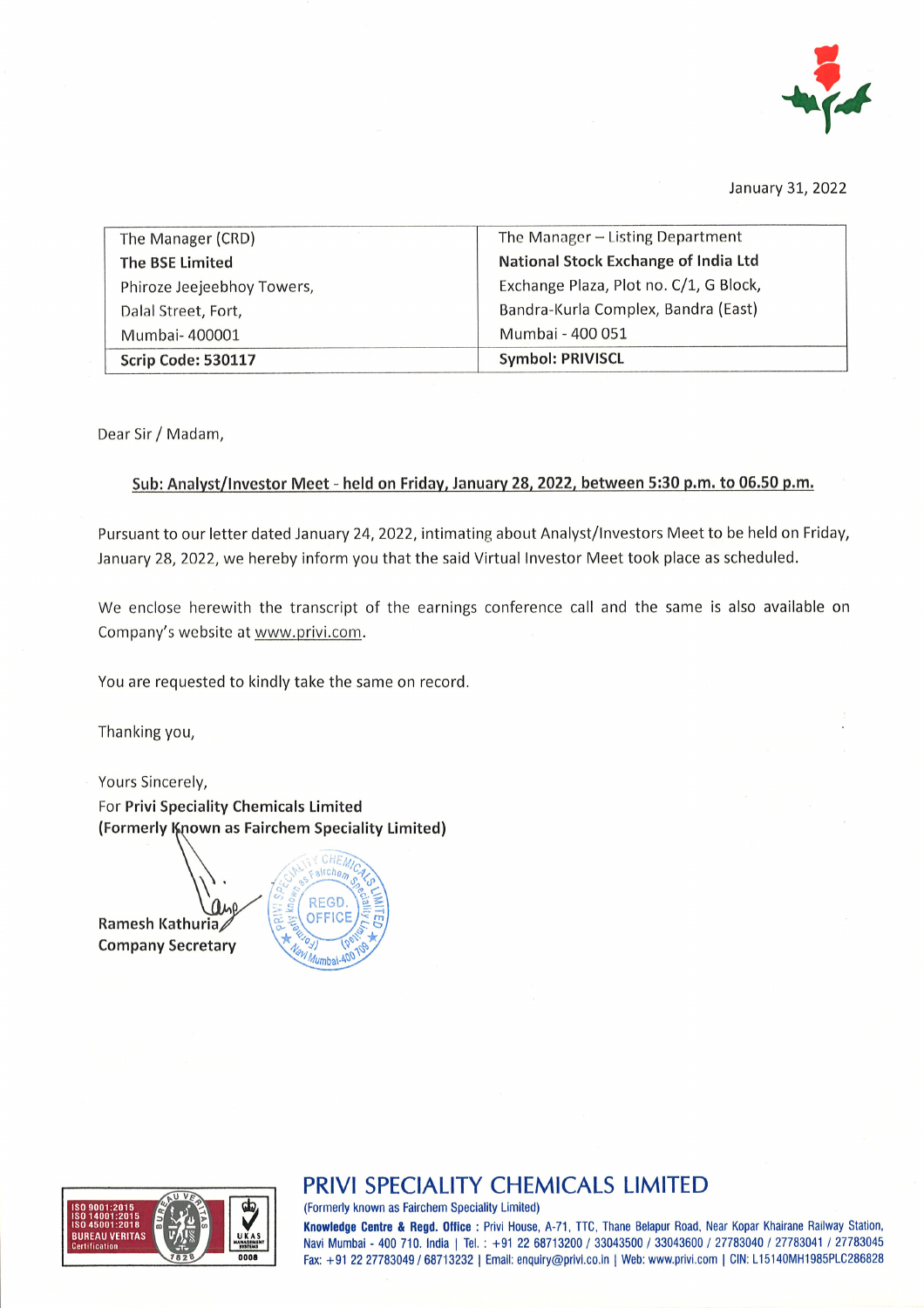

# "Privi Speciality Chemicals Limited Q3 FY2022 Earnings Conference Call"

January 28, 2022





# **ANALYST: MR. SAURAV KAPADIA - ASIAN MARKETS SECURITIES PRIVATE LIMITED**

**MANAGEMENT: MR. NARAYAN IYER - CHIEF FINANCIAL OFFICER - PRIVI SPECIALITY CHEMICALS LIMITED**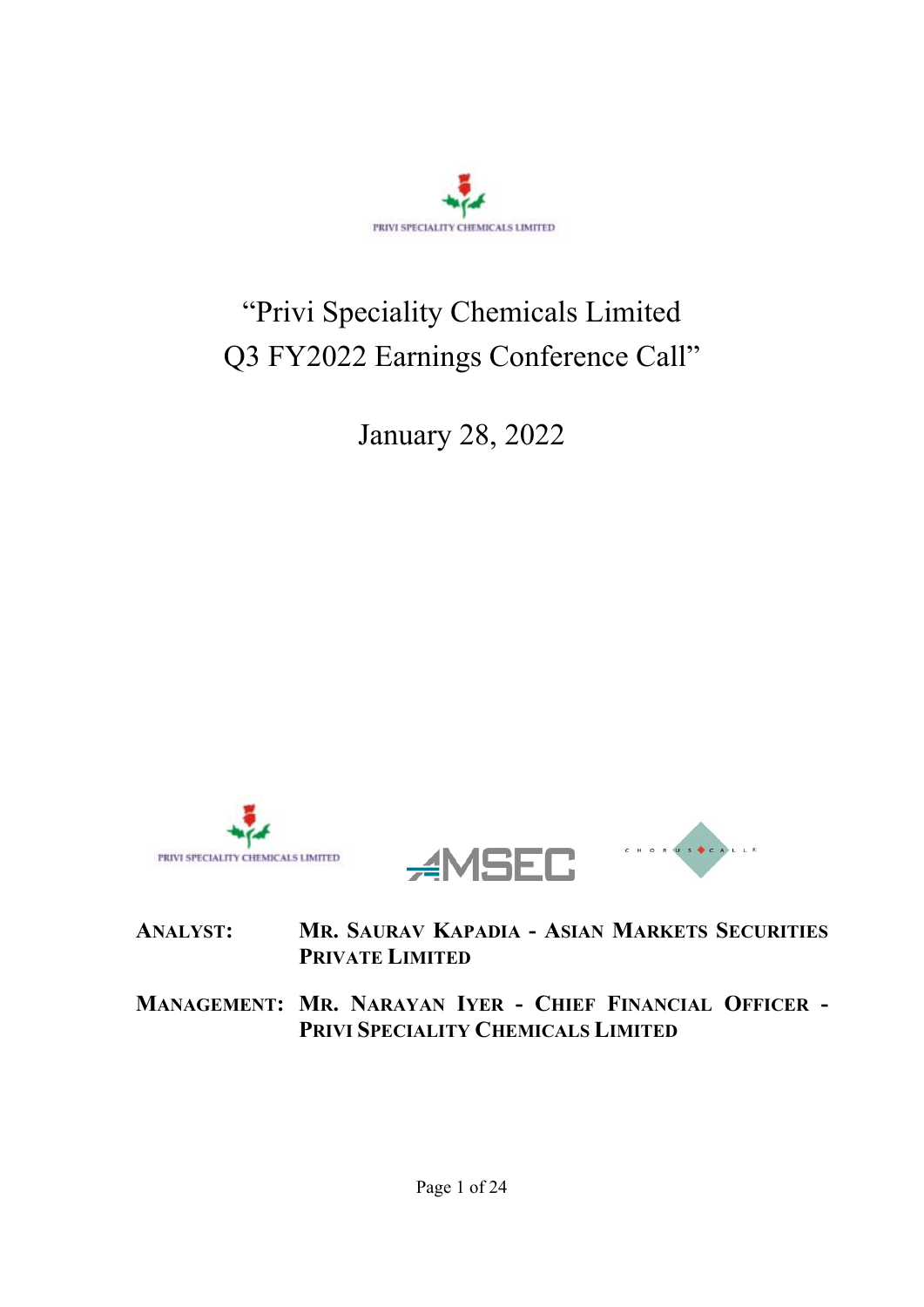

- **Moderator:** Ladies and gentlemen, good day and welcome to the Q3 FY2022 earnings conference call of Privi Speciality Chemicals Limited hosted by Asian Markets Securities Limited. As a reminder, all participant lines will be in the listen-only mode and there will be an opportunity for you to ask questions after the presentation concludes. Should you need assistance during the conference call, please signal an operator by pressing '\*' then '0' on your touchtone phone. Please note that this conference is being recorded. Disclaimer, this conference call may contain forward-looking statements about the company which are based on the beliefs, opinion and expectation of the company as on date of this call. These statements are not the guarantees of future performance and involve risks and uncertainties that are difficult to predict. Actual result may differ from such expectation, projection, etc., whether expressed or implied. Participants are requested to exercise cautions while referring to such statements and remarks. I now hand the conference over to Mr. Saurav Kapadia from Asian Markets Securities. Thank you and over to you Sir!
- **Saurav Kapadia**: Thank you. Good evening everyone. On behalf of Asian Markets Securities I would like to welcome you all for Q3 FY2022 earnings conference call of Privi Speciality Chemicals Limited. From the management we have with us Mr. Narayan Iyer, Chief Financial Officer of the company. We shall start the call with opening remarks from the management and then we will move to Q&A session. I now hand over the call to Mr. Iyer for his opening remarks. Over to you Sir!
- **Narayan Iyer**: Thank you Saurav and good evening to all my fellow investors and shareholders of Privi Speciality Chemicals Limited. A very, very warm welcome on a possibly a chilly weekend evening, I know I am at the threshold of the weekend and spoiling your weekend by maybe an hour or so, but it is important that I stay connected previously is connected to its very formed investors and on that count I can only say that the quarter that has gone by October to December was a very decent quarter, it was a comeback quarter for Privi post a little bit of natural calamity that was a setback in July 2021, July 21, 2021, July 22, 2021 and July 23, 2021 the entire Konkan area including Mahad where previous major facilities are located was inundated by water and it was about 8 to 10 feet of water inside the factory and the factory had to be shutdown for almost about three weeks or so, we were the first ones to restart the factory and come back and as we did in the past when there was a fire in our factory in 2018 we rose from the ashes like a phoenix so this time we just like flying off like a seagull maybe from the water up coming out and performing to the best of our abilities and we are back with a very, very decent run rate I will say that to achieve our targeted goal, the wish list that we have and move towards the overall ambition of us achieving this year's targets and then go over to the 3000 program.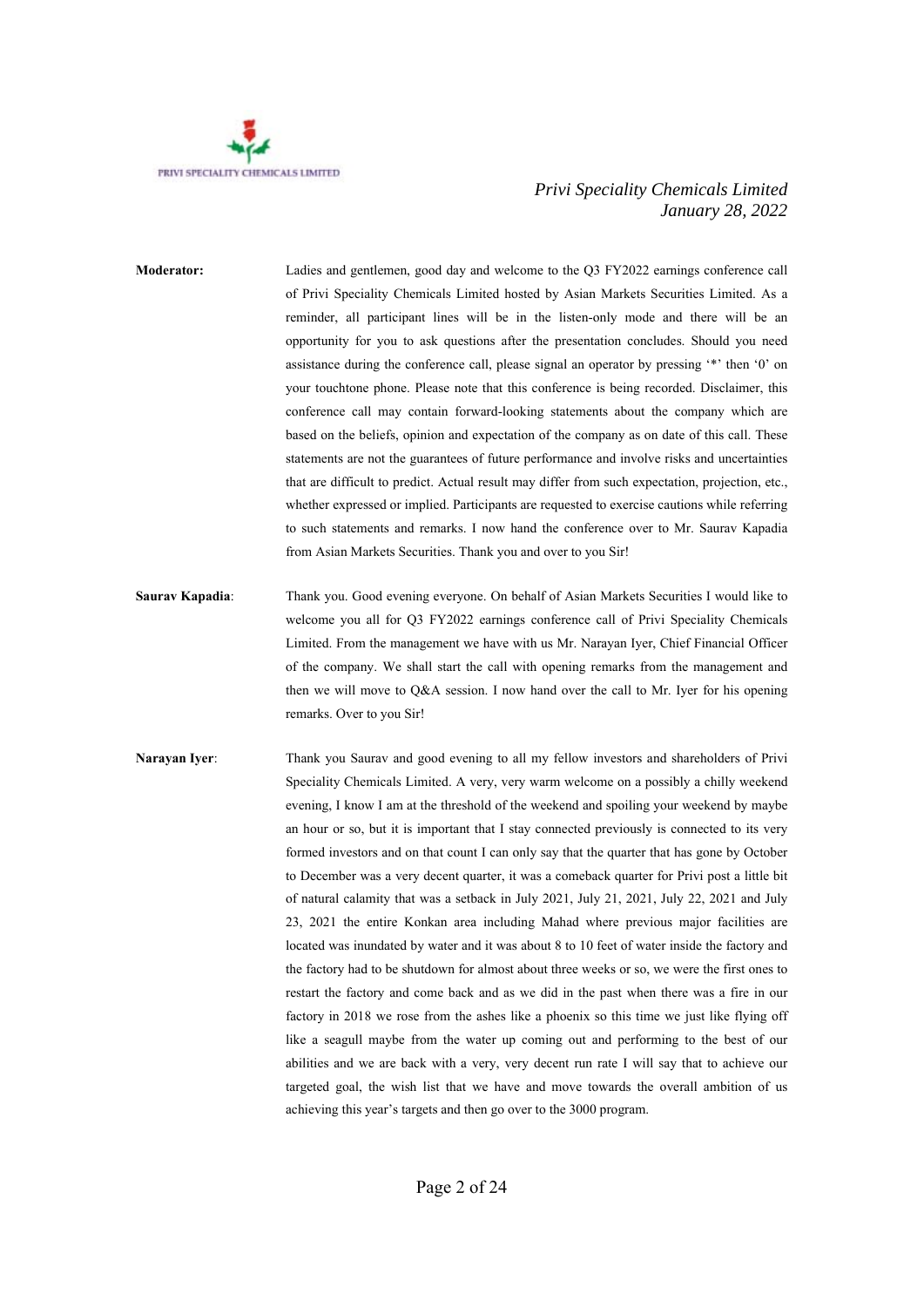

This quarter there was a little bit of setbacks on account as it is known in the industry because of the increase in the RMC across board most of the RMC costs like the acids, the solvents, the toluenes, including of course the coal cost all this had gone up substantially on account of heavy shortages, materials not being available from China and from other countries and of course the sporadic freight expenses or the freight costs just keeping on going on, but I could say that this is all to some extent arrested by Privi and the financial numbers that are there and it is there in your hands and all already displayed. We have been able to offset most of this increase in the expenses on account of yield improvements, process improvements, technical upgrades that we had undertaken in the last two or three years spending a lot of capex, some cost cutting, energy saving measures, also undertaking some reverse powers or the cogeneration that we have also created within our own factory, all this helped us to tide this unprecedented rise in the input costs and broadly I could say that we were able to address most of the increase in the so-called input costs by the inhouse measures that we have taken around. There has been definitely an increase on a quarter-onquarter numbers as you would also appreciate the efforts that the company has been able to put in around and give a decent I can say sort of a performance and I hope most of the investors have not found many surprises in the results because there is an increase in the turnover by almost about 30% as you compare to the immediate September quarter and the December quarter, but I will say that a better comparison will be the December 2020 and December 2021 quarter where our sales has increased by almost about another 30% odd. The profit has increased from about Rs.25.5 Crores on December 2020 we have come up to about close to 35%, which once again signifies a 40% increase in the profitability numbers and there has been an exceptional item as you know that some of the expenses on account of flood is being considered by us as exception so in this quarter there has been an addition of about Rs.2.12 Crores coupled with the total expenses of Rs.17.5 Crores, Rs.10 Crores of money we have already received from the insurance company, so there is a Rs.7.36 Crores as an exceptional loss I could say that, but it is only time in this quarter we expect the entire money from the insurance company on account of the expenditure and the losses, the business interruption losses that was there. We are fairly confident that the entire money to Privi should be there and it should appear in our financials by March, so on this note and some of our projects which has been also the highlight that we have embarked upon a very ambitious 500 Crores projects on three main products Prionyl.

 I am happy to say and inform the investors that we have commissioned Prionyl as a project at our Mahad unit 7 and this was commissioned on December 31, 2021 and in the month of January now the Prionyl production has started and very happy to say that it was on January 14, 2022 or I could say the day of Uttara and that the first invoice for Prionyl was also billed to one of our esteemed customers so that is something which is there yes the spot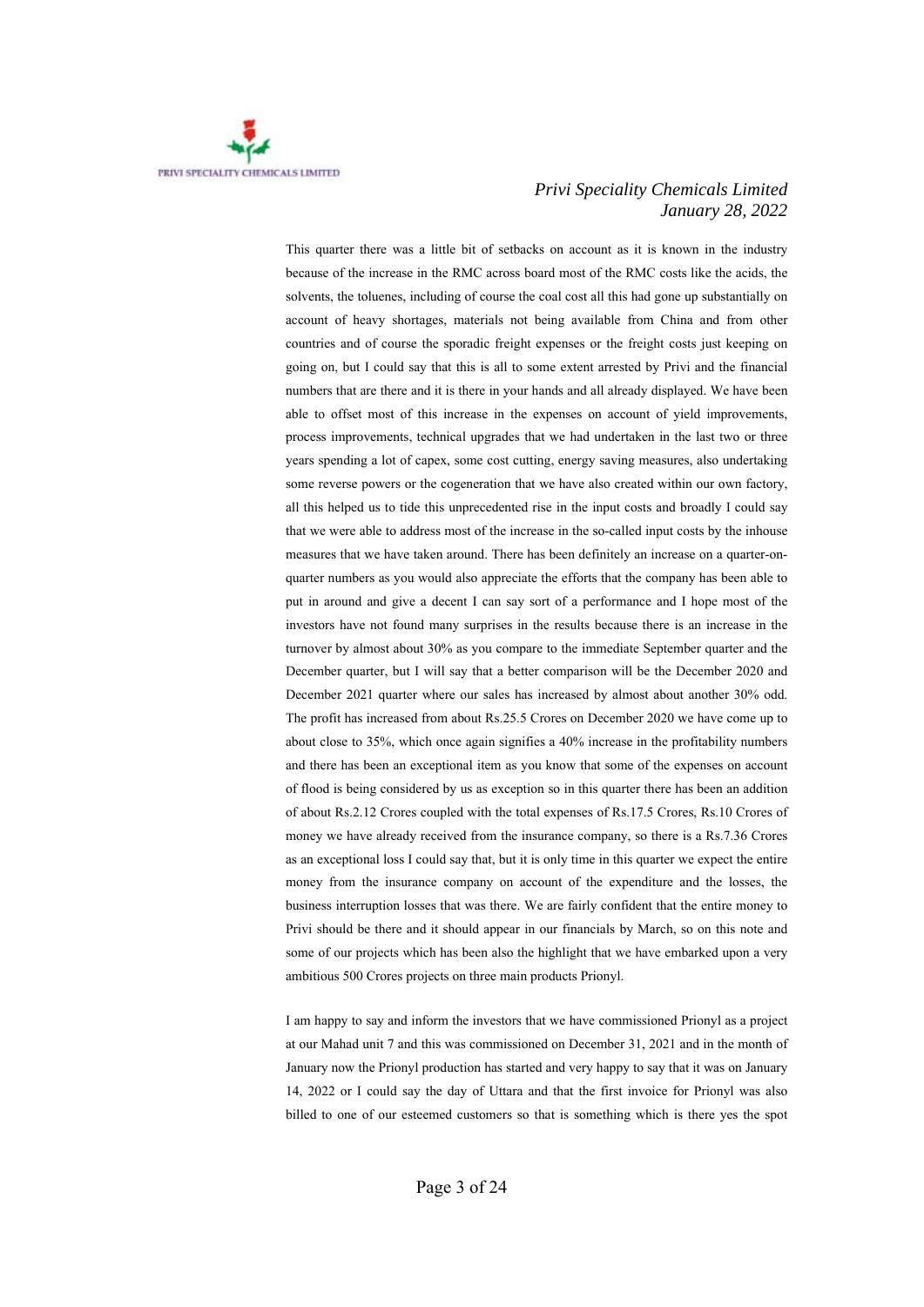

business market is something that we will tap around before we are in a position to get into the contractual business and the other two projects the camphor as well as the Galaxmusk is very much on track and we expect that by March most of these other major projects should also be capitalized and they will start bringing in revenues from the first quarter of 2022- 2023, so based on that Saurav this is my introduction remark I am sticking now currently only to the quarterly performance, I am open for any questions, any suggestions from the investors and from you all.

**Moderator**: Thank you very much. We will now begin the question and answer session. The first question is from the line of Amar Maurya from Alfa Accurate Advisors. Please go ahead.

**Amar Maurya**: Thanks a lot for the opportunity, so couple of clarifications. Firstly Sir on the ongoing capex you had elaborated that Prionyl is already commissioned and Galaxmusk and camphor will come by March, so is it fair to assume like this whole capacity will be largely available for the spot or we will be getting some benefit of the contractual also?

- **Narayan Iyer**: Thank you and basically see Galaxmusk and camphor are huge volume products so prima facie we will be in a position to sell only in the spots from April to June, some of our customers the prima facie also ask for some tenders to be floated for their second half requirements, so we could possibly participate in some of these customers second half requirements, but the bulk volume definitely when we talk about my top 25 customers who are global players, so these two are out of this top 25 almost about 10 to 12 of them they go in for annual contracts so definitely I will not be able to get such volumes as we normally undertake for all our other products so that is a buzz that we have missed, but the delay was beyond our control and beyond our measures on account of the second wave and the oxygen supply is not being made available by Government of India and respective state governments also because it had to be given a preference to the COVID patients and then you had an onslaught of the third wave coming in, price escalations, so all this led together there has been a delay. You can prima facie say that for the next nine months or the first nine months of the next year we will be in a position to sell a maximum on our existing products and to some extent from these three new products which will come about in fact.
- **Amar Maurya**: For the next full year for these whole three capacities should we expect at least 20%, 30%, 40% kind of utilization level? **Narayan Iyer:** For the entire year of 2022-2023 you are talking about? **Amar Maurya**: Yes Sir, FY2023 whole year.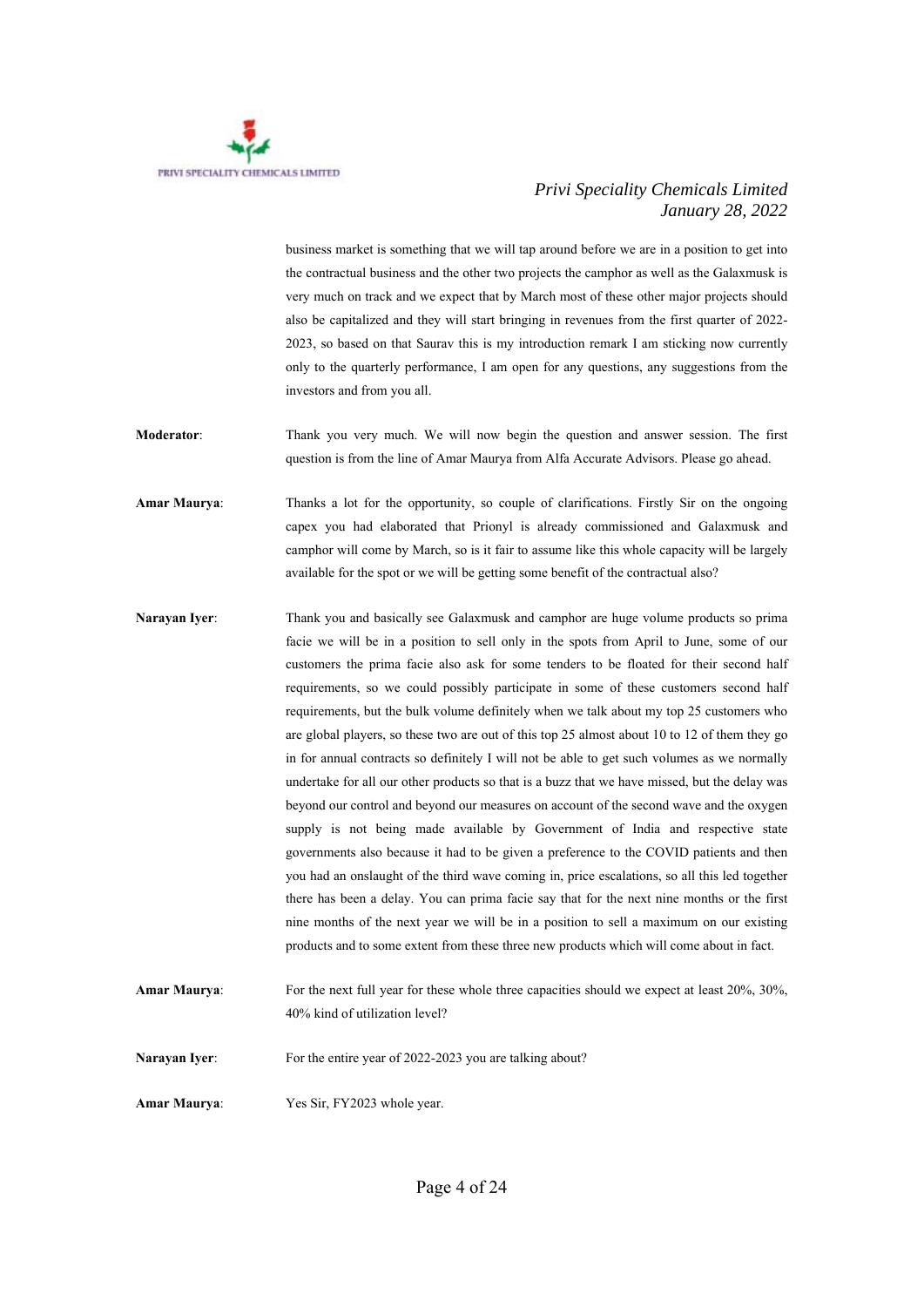

**Narayan Iver:** I think with Privi yes we could even stretch ourselves to about 40% of our overall capacities if it is possible in fact.

**Amar Maurya**: Secondly Sir the capacity which we had actually commissioned in FY2021 and the benefit of which like kind of Rs.800 Crores to Rs.1000 Crores benefit was expected to come going forward, so we will be seeing the majority of the benefit in FY2023 and how much we had seen of that particular expanded capacity benefit in FY2022?

**Narayan Iyer**: FY2022 is still on so definitely there has been an increase in the volume by about close to 3.5% of course we lost some volume because a month of sale was lost on account of the flood so we are not in a position to function itself, otherwise definitely we would have been able to achieve all the volumes with regard to the main pine based products because that was something which was fully being sold to the capacity that we had because these capacities were all put to use by December 31, 2020 and we had contracts in place and it was going around. I will say that as far as the main pine products are concerned, yes my factory today is running into full capacities. As far as the specialty chemicals is there, specialty chemicals is just about looking to get the demand in bits and pieces from specialty chemicals or something which is used in high-ended cosmetics and perfumes and all other applications. Broadly from the market sentiments I feel that this should come into a full play somewhere from around April or May and more so from the period of July onwards when actually people start using and there is summer across globally, people will start using more and more of these high-ended specialty chemicals and we also expect the global offices and commercial establishments all to start may be post this endemic as it is now looking like so people will start moving travel around the world and all more so from the Q2 FY2022 or 2023, so we can expect specialty chemicals demand also move up more so from August and September of 2022 then the capacities on account of the speciality, etc., will also go up so I am very rather than using a word I we at Privi are very, very confident that the pine space will be fully utilized 100% capacity maybe it could also go to 102%, 103% if we are in a position to maintain our factories to the core. The specialty chemicals could be somewhere around 70%, 75% of its utilization of its capacities that could be there. The phenol space will be 100% sold out, it is already 100% sold out I can say that and the last but not the least phase is pine has always been our forte so if I had to cumulatively average it out we will be something around I could say about 85% to 90% of our overall utilization of the capacities that were there before these three new products come in.

**Amar Maurya**: In terms of the EBITDA margin like as you indicated this is largely because of the RM inflation and other manufacturing cost are at elevated level so any solace we are expecting from let us say fourth quarter or the first quarter, so when we can see the bounce back in the margin and reaching to our guided level of around 15% to 16% kind of thing?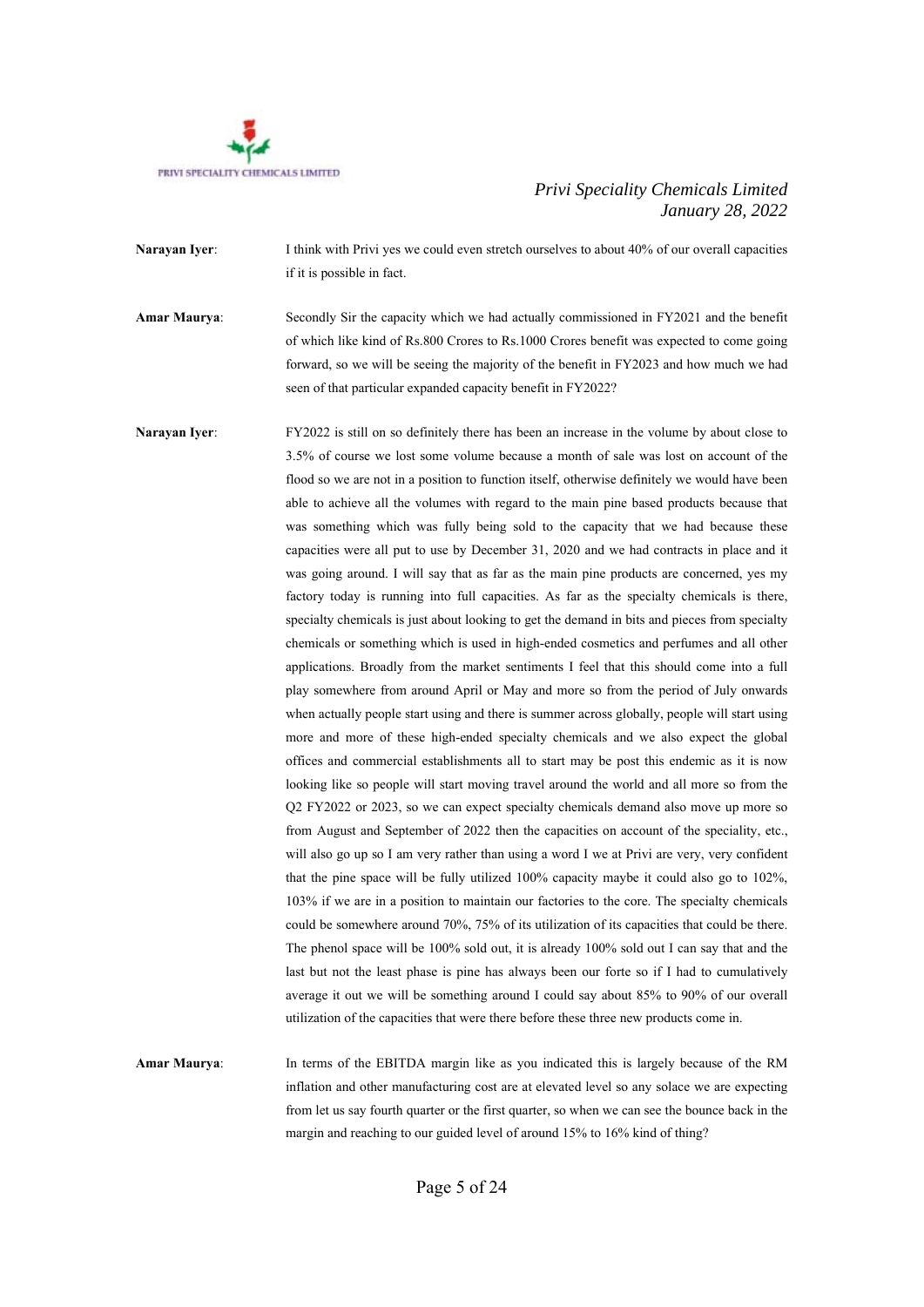

**Narayan Iyer:** No, we will be back, currently also we are at about something like 15.5% and as I keep telling all of you investors the forex income that you see in previous balance sheet is not any derivative or a hedge gain. It is prima facie a fluctuation in the timing differences of my sales and purchases and the realization that it happens upon it is in purely India's accounting entry and all this is coming and from my main flow of business operations which is sales and exports and possibly purchases and imports. To give my investors a very happy news on this evening, the additional percentages or additional margins will definitely set in right from January 1, 2022 because the contracts that we have entered for calendar year 2022 with most of my global players are higher than what it was in the year 2021, so that is a good news that some of these increased expenses on account of the input of RMC as well as the increased freight costs will be met on account of the higher contractual values or higher sales value that we will obtain from our customers going forward in this year and the increase is anywhere on an average between 5% to 8% as compared to the 21 prices that we had gotten in fact so that is a very good news and the bounce back you could see in this quarter itself. Right now also whatever I am selling is with a bounce back version in fact.

**Amar Maurya**: Thanks a lot Sir.

**Moderator**: Thank you. The next question is from the line of Nakshita Mehta from Credent Asset Management Limited. Please go ahead.

**Nakshita Mehta**: Good evening and thank you for giving this opportunity and congratulations on fantastic set of numbers. My one question is again the RM cost compared to last quarter has gone up by as much as 47% and if you compare it to the corresponding your quarter it has gone up by 25%, 26%, but still the margins are probably relatively at the same level so I want to know what measures you took to improve the margin any special measures?

**Narayan Iyer:** Like I really do not know how you got 45% or 70% on an RMC which is a growth. You also will have to see a threshold because when you are looking at the cost of materials consumed the changes on account of the inventory will also be forming a part of it and percentage wise to give you the exact numbers because just my board meeting has got over and we were deliberating about it with the auditors so there is an overall increase if I had to give a very, very fair and rationale view. The growth or the increased RMC expenditure only for this quarter as compared to the previous quarters has been about something close to 6.78%. If you compare it with the earlier overall nine month period if I say so the increase has been about close to 0.5% so that means on a Rs.1000 Crores of sale a 0.5% increase is what has transpired, but if you only look for the quarter of December vis-a-vis the quarter of September or more so the quarter of June there is an additional 6.74% of RMC increase, so this increase prima facie is on account of the unprecedented increase in the RMC cost like I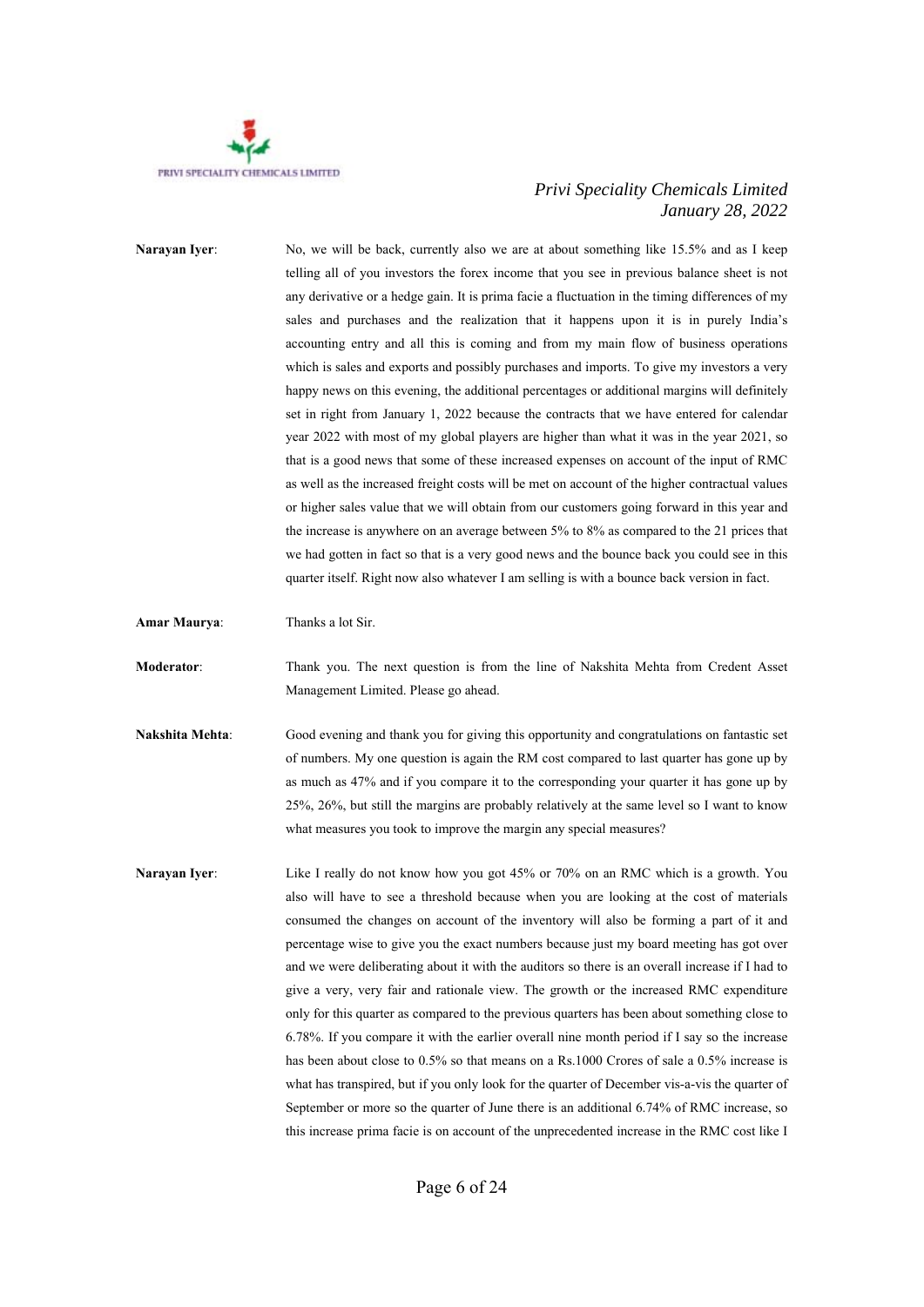

am just going to narrate a few examples. Acetic anhydride which is a very important ingredient for us what we used to buy it for about say Rs.70 and Rs.90 or so is now currently was being bought in this particular period closer to upwards of Rs.200 and all so come back now to about Rs.150 or Rs.160 and we expect it to further come down. Similarly some of the other solvents phosphoric acid, sulfuric acid, all were being sold at a very, very all-time high and these are all chemicals which we use in bulk volume and this is what actually has affected my RMC inputs in fact, so some of the spot market higher prices that we were getting on the sales has actually helped us sail through this quarter and yet manage the overall margins when we talk about on a sustainable basis. The measures that we have taken is that we have started reusing some of these acids by recovering these acids and reusing it so reducing the overall usage of maybe an acetic acid or sulfuric acid, reuse plant has been there in fact phosphoric acid is being reused by us, so that is how we are trying to curtail on some of these unwanted expenses where we can do a recovery and secondly our R&D, our strength is our R&D as my Chairman and Managing Director always says, the R&D has been able to come about with a new technical ideas, new process innovations in manufacturing, my main key products in fact and my main key products are five of them that is basically the Dihydromyrcenol, the Amber Fleur, Pine Oil, and Terpeniol. So all of these there has been constant innovations in ensuring that how do we reduce our input costs, how to improve the yield, how we can remove some of the unwanted chemicals that come into it, so that by using these acids and solvents you burn some of the natural raw material like the pine so by using a natural supplement like a resin or reusing some of these acids we are able to recover the input cost and that is how we have been able to improve the yield prima facie getting a final product percentage better than what it was in the earlier quarters or earlier period and that is how you see that our margins we have been able to sustain and almost try to maintain the margins that we were achieving and we are confident that now with the increase in the selling prices our margins definitely will go up starting from this quarter itself and as all of you investors know that Privi always is like an MS Dhoni the first three quarters could be slow, but the fourth quarter always is a big bang for us and we expect this quarter also to be a big bang in fact.

**Nakshita Mehta:** That is very insightful. Thank you. Another question is on the debt..

**Narayan Iyer:** Just to inform to all investors, we have just uploaded investor presentation, sorry I was delayed in sending this across to all of you, I do not know how many of you are been able to go through it but I was trying to post the Board meeting yesterday with some other work and so you all can see that and this presentation also has the debt portion. Yes you can continue with the question.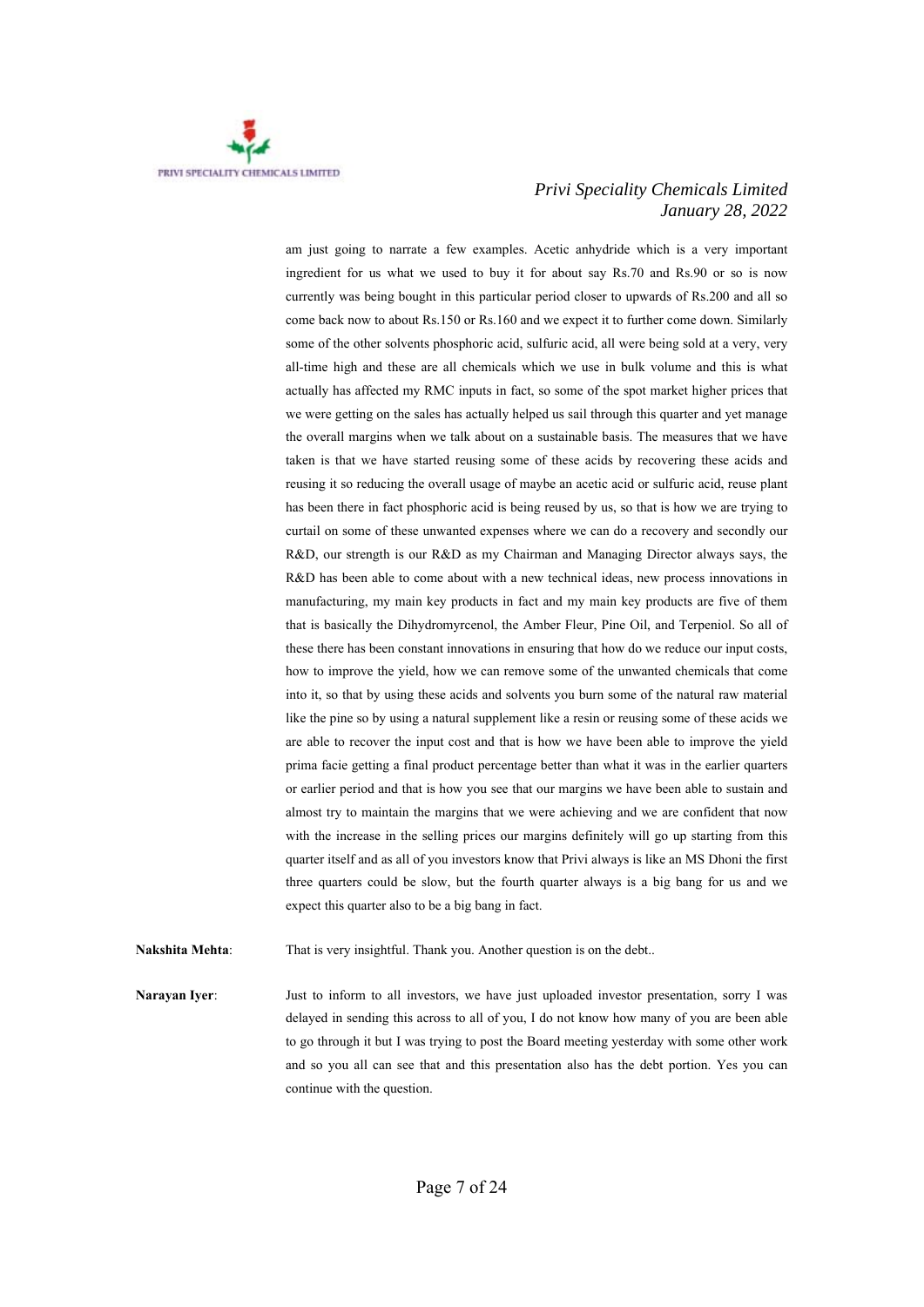

- **Nakshita Mehta**: I wanted to ask that the debt on both long term and short term current and long term debt are pretty huge so is there any reason as in why are they?
- **Narayan Iver:** Long term has already approved, it was only that we have not availed it at one go as the projects kept on moving around we were drawing this long term borrowings prima facie from the banks and it was also that a part of our own earnings we were to deploy back into the capex, so the overall capex is about Rs.550 Crores out of it the borrowing that we have done in the last three years or so has been only to the extent of Rs.250 plus 56 Crores, Rs.306 Crores or so, so the delta is the profit that the company earn utmost keeping it for the dividend as well as for working capital, the balance had to be utilized into the capex, so that is why that you see that the borrowings or the debt looks to be on a higher side; however, having said this the new capex, the new projects once it sets out and we start earning the revenue from there your debt position will come down because you are looking at a higher sales, which means higher collections and possibly reducing the overall borrowing of the working capital immediately and the long term debt is basically over a seven year period that we pay off and it will reduce as per the schedule or as per the periods at which we are borrowed from various banks, so this is a temporary phenomenon that you could possibly see that there is a higher debt in fact and may be enough for the very first time that overall debt has just edge past my overall equity or the net worth of the company, but it is a temporary phenomenon not to worry about and as I said if this is going to be a bumper quarter for us, you will see that previous performance in March is going to be a much different scenario as compared to what you are possibly seeing now in December.
- **Nakshita Mehta**: That you are confident of. Just one followup on this month, can you tell us what maturity schedule, how many years are still left to pay off?
- **Narayan Iyer:** Every loan has been taken for a period of not less than five to seven years so some of the earlier loans that we had taken so that will be repaid as per the schedule so the first of the so-called and we are paying on quarterly basis because these are all two years moratorium or 18 months moratorium with a five year quarterly payments to each of the bankers in fact so every year I will have a repayment schedule of about Rs.30 Crores to Rs.45 Crores going forward for the next five years now.
- **Nakshita Mehta**: Okay, great. Thank you so much and good luck for your next quarter. **Moderator:** Thank you. The next question from the line of Dushyant Mishra from SageOne investment. Please go ahead.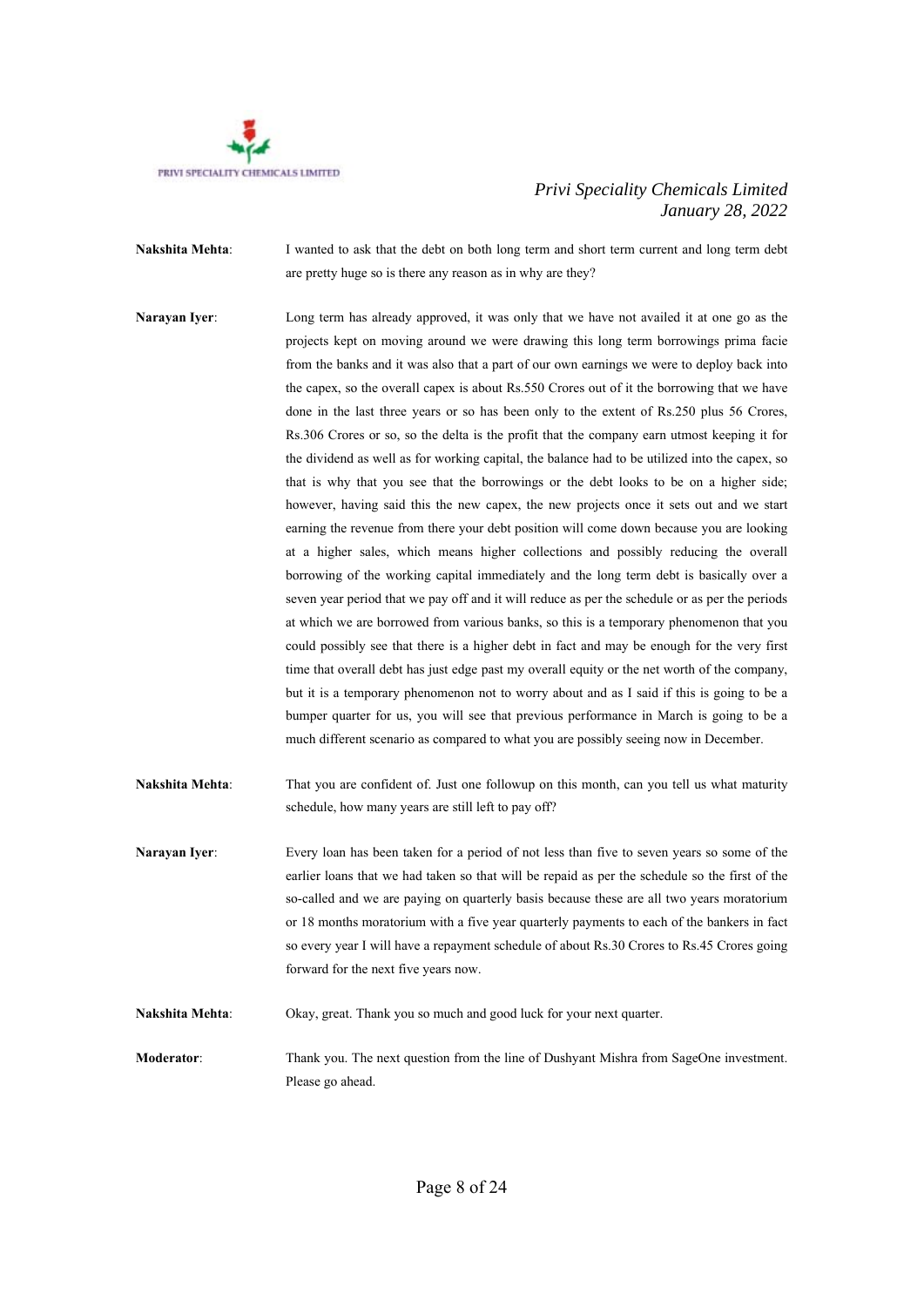

**Dushyant Mishra:** In the last call we mentioned that we are still 15 months from commercialization but I just want to check if there were some updates regarding that how the technology transfer was going if there were any hiccups from the company?

Narayan Iyer: You are trying to talk about Prigiv and the technology transfer?

**Dushyant Mishra**: Yes especially with Givaudan.

Narayan Iyer: That process is ongoing, the technology transfer is happening around, since it is a Greenfield process there is going to be a time consuming affair, the land has been acquired, we have already made an application to the environment commission or as it is known in India EC for the various products that we are going to manufacture in the so-called joint venture with Givaudan at Prigiv and this we expect could be about close to a 8 to 10 month affair before finally the environment commission gives us the approvals for all the products to be manufactured. Parallelly we have engaged with a basic engineering company firm and an external agency to help us design the basic engineering with regard to the layouts and the requirements of the equipment for setting up the projects, so this way we are doing it in this eight month period or ten month period before finally we get the permission from EC so that we can start being onto the field immediately maybe just prior to the monsoon or so we can start the excavation work and start doing the civil work so that work is parallelly going around. Of the set 42 products that Givaudan has asked us to work close to about 14 of them have been successfully met the standards of Givaudan at our R&D scale, our research lab have been able to manufacture these 14 products through the satisfaction of the Givaudan technical team, balance about 10 odd products are in the pipeline at the research and development because it is not that I have an R&D that I can completely stop doing the innovation work for the main parent company and only focus on the 42 products that Givaudan wants so it is a section by section in fact and we are doing it and we are confident that this technology transfer what is coming from Givaudan to us will happen in a very synchronized manner and we have no doubts that Privi will be in a position to manufacture these products to the likes of Givaudan themselves.

**Dushyant Mishra:** That is wonderful to hear and just a discussion on our research and development as well at a time how many products are we working on so this is apart from what we are doing with the JV partner just on our own self at a time what is in a pipeline in the research and development and I am sure not all of them end up seeing light of the day but just a ballpark idea?

**Narayan Iyer**: You want to know how many products we are currently doing research at both my research labs is that what is your question Dushyant?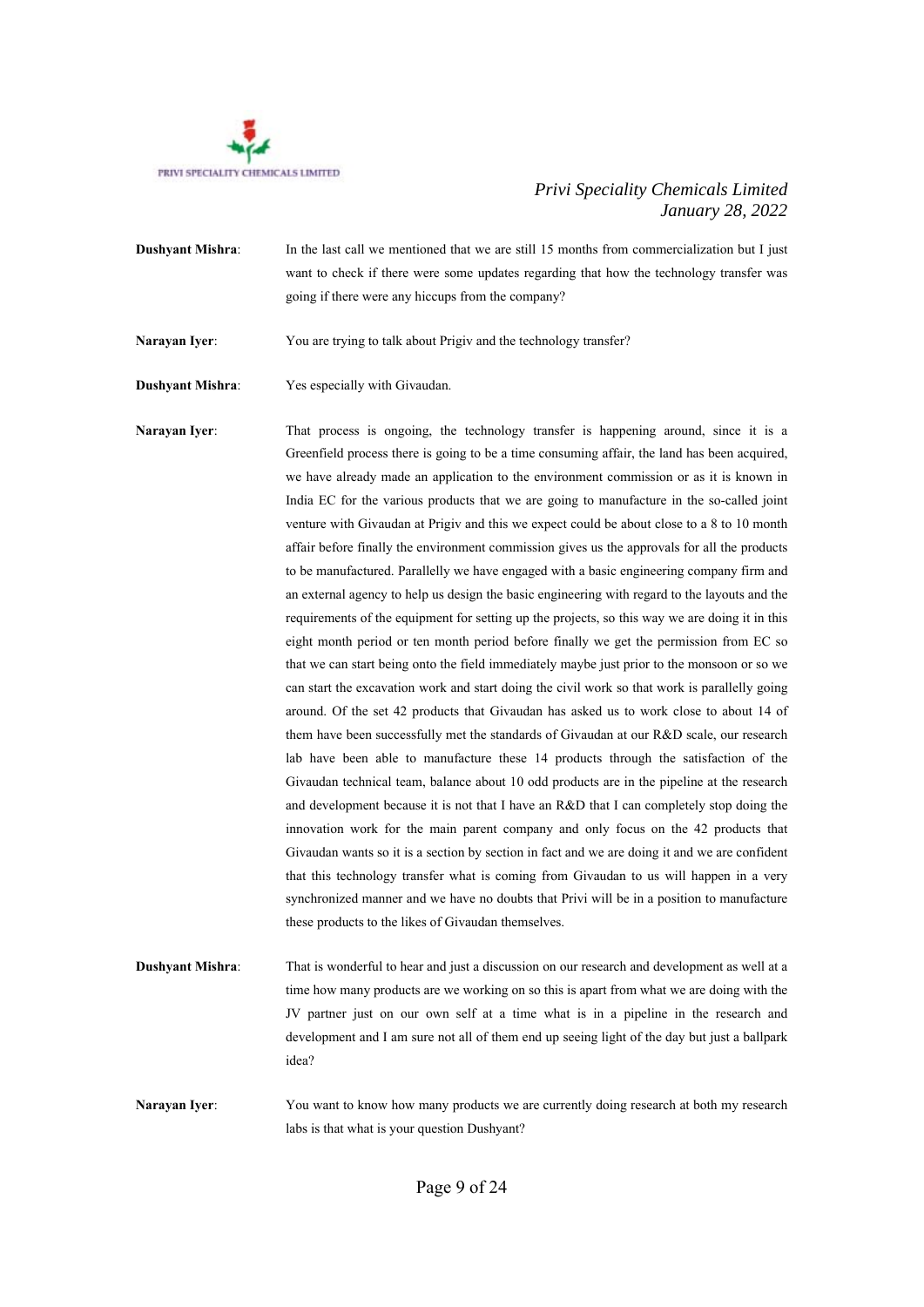

- **Dushyant Mishra:** Yes that is correct.
- **Narayan Iyer**: A difficult question to answer but close to about 14 to 16 molecules we are working of which we are fairly successful with five or six of them and a couple of them we have already started doing at the pilot level which is what our Chairman in our November 1, 2021 address to the investors, he happened to say that the launch of his most ambitious project menthol that Privi was successful at the research level to track the menthol, Levomenthol, biochemistry to manufacture the Levomenthol on the most noble technology so that is something that we have scaled it up to the pilot level, so this could be about 14, 16 products currently that we are working around.
- **Dushyant Mishra**: Okay perfect and what is our quarterly run rate on research and development expenses?
- **Narayan Iyer**: Close to about Rs.6.5 Crores.

**Dushyant Mishra**: Perfect that is all from my side. Thank you very much.

- **Moderator**: Thank you. The next question is from the line of Aashish Upganlawar from InvesQ Investment Advisors. Please go ahead.
- **Aashish Upganlawar**: I just wanted to understand a lot of things are going around as far as a lot of activities there as far as Privi is concerned, so if you could enlighten us about the Givaudan tie up what is the roadmap for that overall in terms of certain numbers or what are we trying to build here with them and the main efforts of Privi because what we have been hearing in the last few interactions with the management is we are trying to basically over the next four, five years around Rs.3000 Crores of topline and stuff that we have got to know so if you could just help us understand that these aspects how they are working?
- **Narayan Iver:** Rs.3000 Crores of number what we have been talking about by us in the last one year or so is are going to be from products manufactured by the main parent company and it does not take into cognizance or account something that Prigiv is going to offer because the Rs.3000 Crores number has come in the AGM of 2020 itself and that was because at that time itself we had embarked upon the capex plan for three products that we are now in almost in the final stages so this is what our MD had talked about with all this Rs.550 Crores odd that finally we are going to spend around in finishing and completing the three main projects, the backward integration and some of the expansions on the dihydromyrcenol and Amber Fleur and the pine oil, all this put together will take Privi closer to the Rs.3000 Crores mark, depending on the price increase it could be up and down by 10% plus and minus or so. As far as Prigiv is concerned or Givaudan products are concerned, Givaudan continues to be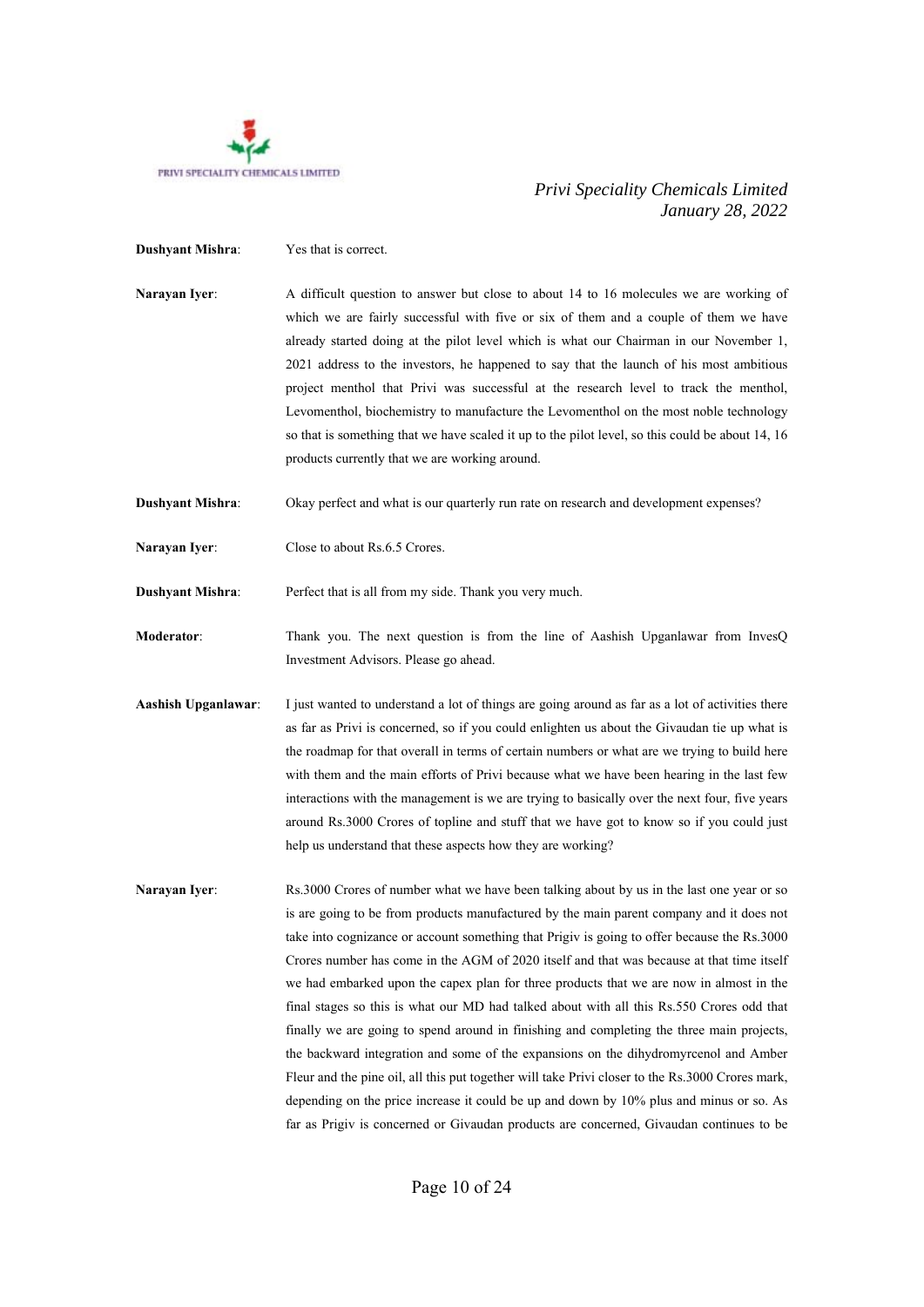

my very important customer to me, they all were always at the top two or top three customers and they have been so in the last 10 to 15 years Givaudan has been very, very important. Why Givaudan has come to us is not because they want some sort of comfort also it is only because they have seen Privi delivering quality technically sound products not just on the bulk volume but on the specialty chemicals also and Privi has the capability of turning around various reactions like the Grignard, the pyrolysing, the hot air insulations and all that sort of stuff, so we have been very, very good. Technically it is a proven thing that our products meet to their standards. Second we are a sustainable company having the backward integration into our fold, we are not left at the vagaries or mercies of the spot market which is what the Chinese players normally do in the pine space, so we have a backward integration plan and we have contracts from various CST mills across the globe. US, the Canada, Scandinavian countries, Russia, all of these countries where there are paper mills and where pine trees are cultivated to obtain the soft wood, craft wood. We have tieups with many of these mills and which where CST was obtained on tender basis between anywhere between six months and three years some of them are work on tracks firm price for a year or year-and-a-half or two and some could be on an annual basis the prices differ. So being a sustainable player completely zero liquid discharge in our unit two and very shortly for all our other units also going to be zero liquid discharge. Our Jhagadia unit or the Gujarat unit is already a zero liquid discharge we are reusing our water so there is an RO plant in place, there is an MEE, there is an insulator, there is an ESP for the chimney or the coal thing, they feel that we are amongst the top ranked companies following ethical practices in manufacturing chemicals and that is why they have come to us and looked around and stated you could possibly be partnering us to manufacture some of these low volume high value products and that is the reason we have entered into a separate JV because they wanted to ensure secrecy with regard to the technology transfer that they are doing for this 40 products which currently they are manufacturing themselves for their inhouse consumption they do not sell it to anyone else. So this gives us aperture to prove our credentials that Privi means quality and Privi's technical capabilities none lesser than anyone else in the world and always having a tie up with the world's largest fragrance company it is a feather on the cap of any Indian company and that is why we have done and we have agreed for this JV with Givaudan which gives us our ability to showcase to the world yes Privi means quality and Privi means technically very sound company.

**Aashish Upganlawar**: A followup on that basically this journey from 1200 Crores of topline to 3000 Crores was the kind of conservative topline the timeframe that we are looking at here maybe four years or five years?

**Narayan Iyer:** We are looking at another maybe two-and-a-half to three years.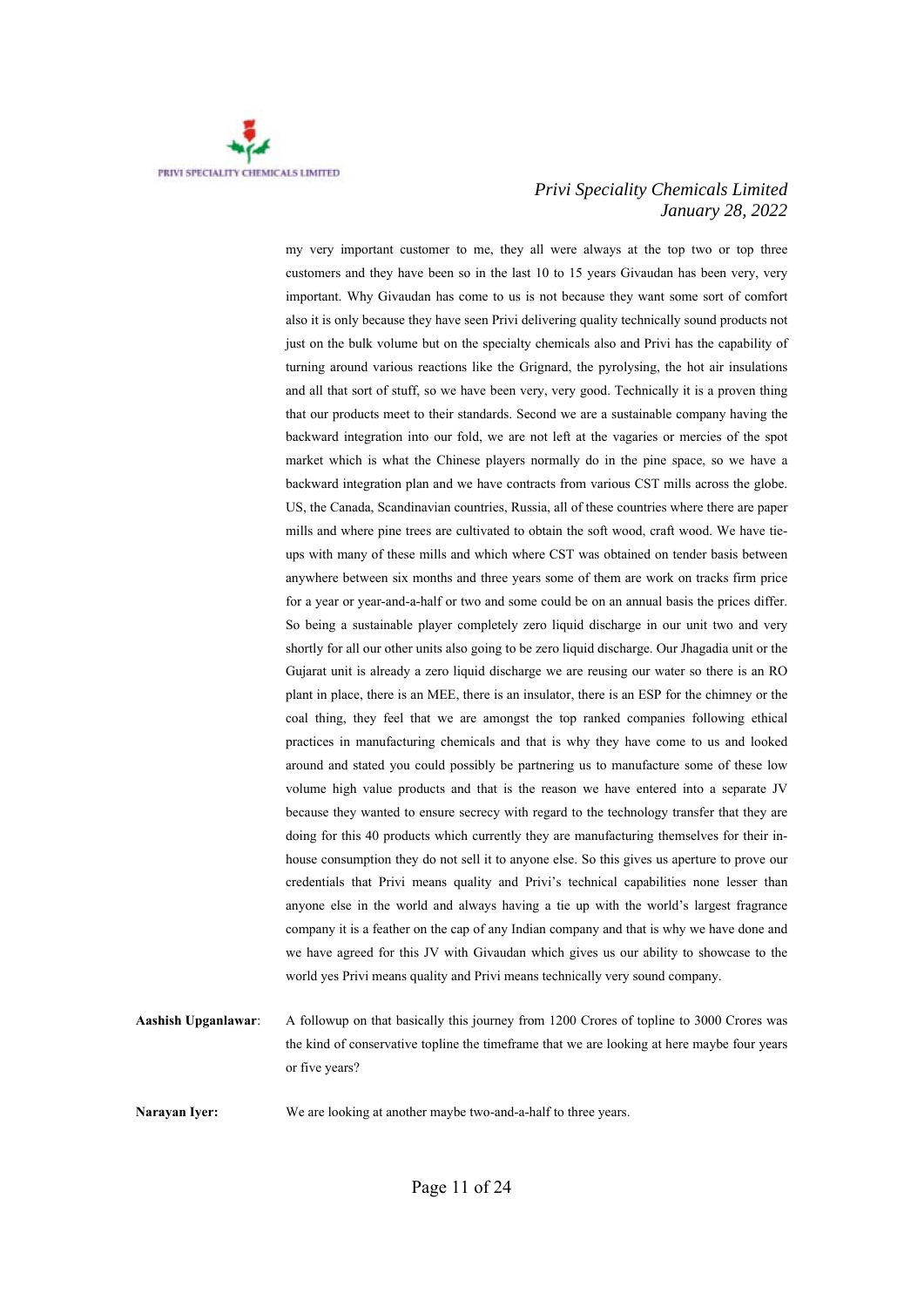

**Aashish Upganlawar**: What would be the JV doing by then maybe another four years what the significance does that JV bring to us in terms of numbers?

**Narayan Iver:** JV basically gives some sort of a comfort that Givaudan will continue to be one of my preferred customers so most of the profits or most of my volumes with regard to the major products on the pine space they are my largest consumer. So I also retain their share on my growth in those five big products because as we have been saying in all the investor meets and whoever investors have also come and met in that we will continue to maintain and retain the share of our volume on the pine space going forward also. If any pine like dihydromyrcenol keeps growing at a 4% on an yearly basis which means we are talking that from a 25000 ton volume of business if it is growing at 4% every year Privi will definitely want to maintain a 30% or 35% share of dihydromyrcenol going forward also and where will this increase be sold it will be definitely sold to all my customers and especially the top 15 of the giants and top 25 global players. So we would want to ensure that we are in a position to keep growing going forward also, keep our customers very comfortable and treat us as a preferred supplier to them because going forward it is going to be a world of sustainable renewable raw material which is going to be a part of any sort of a blend this is a law which will start coming around some other countries have already taking it very, very seriously and it is only time that we will talk about that by following sustainable measures and a renewable raw material is going to be a prime importance and most of the products that we are manufacturing in the pine space are considered as renewable raw material and the processes and the technical know-how that we are adopting will make us fall under the renewable raw material sourcing suppliers and we will be at high demand going forward in that.

| <b>Aashish Upganlawar:</b> | Okay thanks a lot. Thank you.                                                                                                                                                                                                        |
|----------------------------|--------------------------------------------------------------------------------------------------------------------------------------------------------------------------------------------------------------------------------------|
| <b>Moderator:</b>          | Thank you. The next question from the line of Chintan Modi from Haitong Securities.<br>Please go ahead.                                                                                                                              |
| <b>Chintan Modi:</b>       | Thank you for the opportunity. Sir my question is with respect to the other expenses going<br>up very sharply during the                                                                                                             |
| <b>Moderator:</b>          | The line for current participant is disconnected. The next question is from the line of<br>Tanush Mehta from Sanctum Wealth. Please go ahead.                                                                                        |
| <b>Tanush Mehta:</b>       | Firstly Sir Congratulations on a great set of numbers. Sir I have a few questions, so firstly<br>because of in Q3 we have to have a planned shutdown so can you quantify like what sales<br>could have been lost during that period? |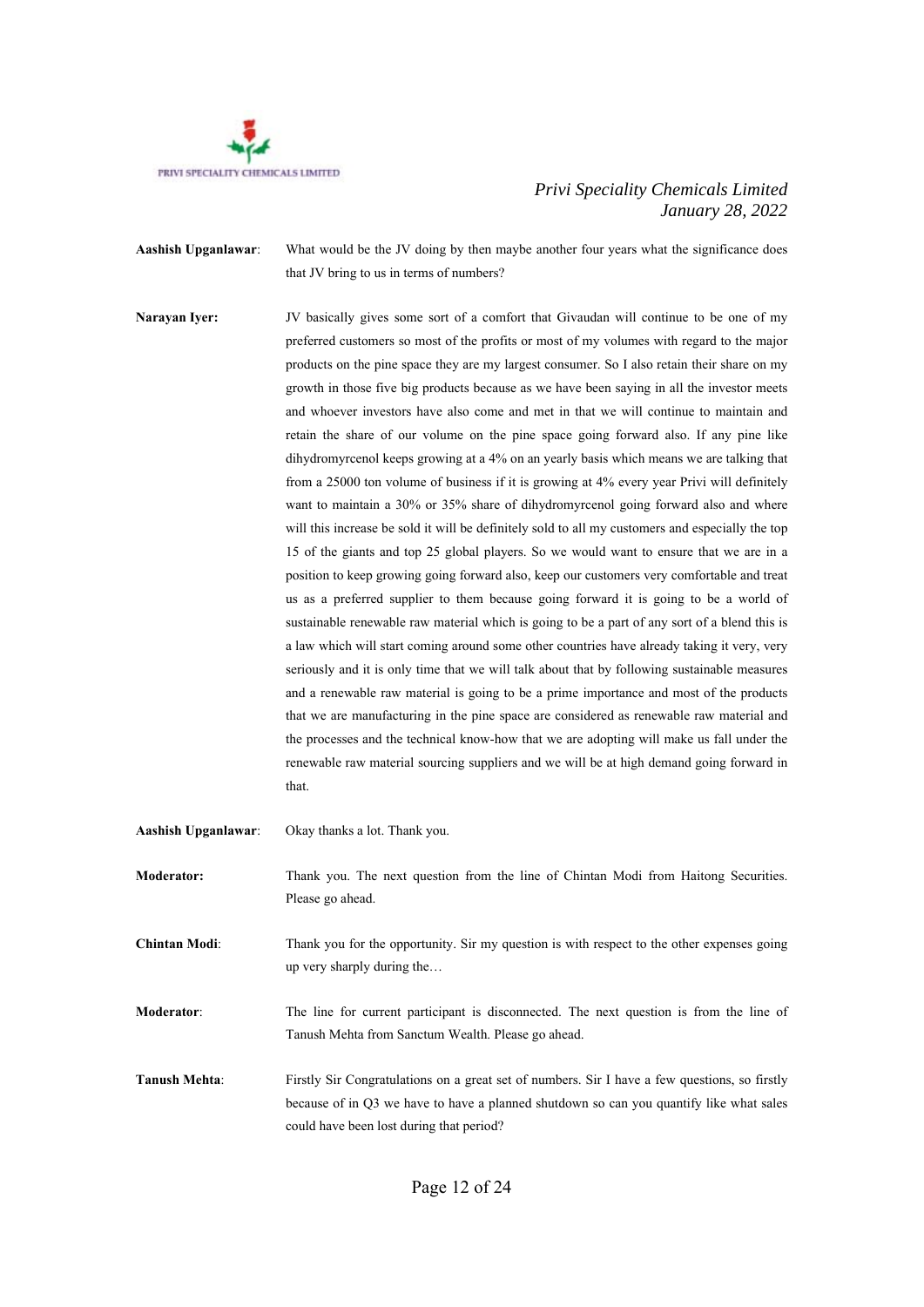

**Narayan Iver:** Close to about 80 to 90 Crores. **Tanush Mehta**: Out of all these facilities that we are having right now all of these facilities are zero discharge? **Narayan Iyer:** Currently unit two in Mahad and unit six at Jhagadia are zero discharge and the other units one, three, seven we are progressing towards zero discharge.

**Tanush Mehta**: We can expect them being zero discharge in a couple of years?

**Narayan Iyer:** Maybe by March 2023.

**Tanush Mehta**: Basically if I was to just look at these speciality chemicals market when it comes to flavors and fragrances it is usually seeing that a few products when they hit the market for example it is musk or camphor based they have a extreme long shelf life in it and it finds this usage and different kind of products and varieties, so how does innovation play a role here because whenever the fragrance that hits the market it is usually such that the same product volume keeps on increasing and other players make the same product so how do we differentiate here or what is the key USP we have in this sector?

**Narayan Iyer:** The key USP is my technical capability to keep upgrading and innovating to manufacture these products to the satisfaction of each of our customers because every customer where could possibly be using the same musk, but they may have a purity level also almost on similar lines, but there is a nose perception which is known as node, a high node or a low node or a medium node so this is something that we are manufacturing and we have been able to control the temperatures when we are manufacturing this on a continuous basis knowing what customers requires which particular nodes and so, so the customers are comfortable with the products that we are manufacturing and delivering it to them and this could be the only differentiation that Privi has as compared to maybe some of its competitors because we are continuously innovating and improving on the processes and the technologies that goes into manufacturing some of these bulk aroma chemicals I am talking about and as far as the speciality aroma chemicals is concerned very few in India are having the technical capability to manufacture the speciality aroma chemicals most of these speciality aroma chemicals from some of the overseas competitors that we are having and the overseas competitors were having an Indian arm in that so there the competition is purely on the technical front and how we are able to surpass and do an edge as compared to some of our competitors, so beyond that even I cannot really visualize as to what could be a better answer than that the product quality that we deliver to them.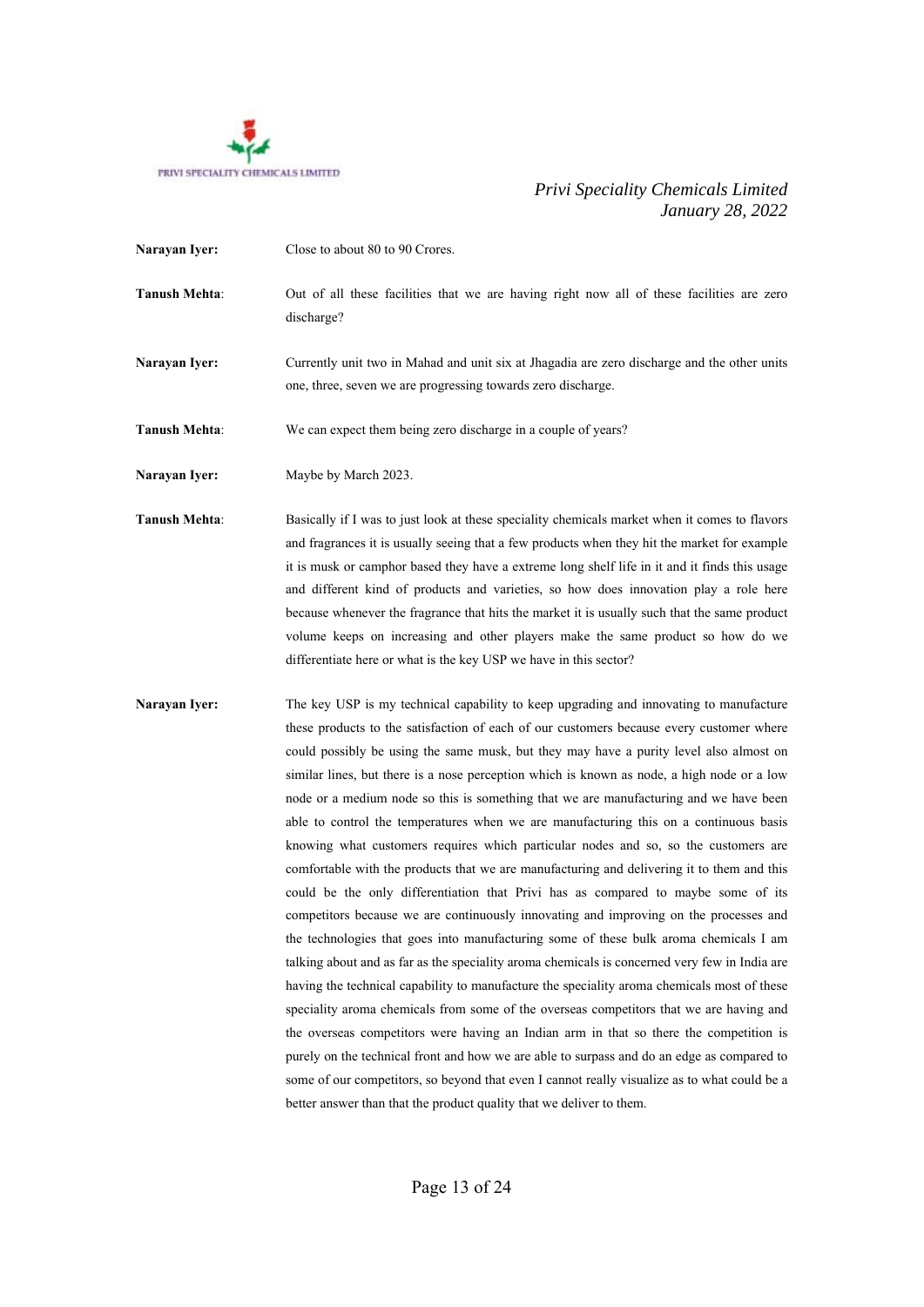

- **Tanush Mehta**: Yes I understand. When we come to pricing because everything boils down to that so our pricing is as competitive as that of the market in spite of having a better quality than them or how does the pricing go like on a like-to-like basis?
- **Narayan Iyer:** Absolutely okay so on a like-to-like basis we still continue to be an Indian company and I am very proud of it; however, some of the global players still feel that we are not possibly white skinned so some of my global competition or competitors they still have an edge as far as the pricing is concerned but that gap has definitely come down what it was about 10, 15 years ago and what it is today and I am in a position to get maybe a premium as compared to some other Chinese players who are selling or competing with us in fact on especially the pine based space that we are operating on.
- **Tanush Mehta**: So we said in the recent comments you spoke about that most of these may be Chinese companies or any companies into this segment they have these spot supplies being a major part of the topline taking advantage of maybe the pricing or inventory or whatever we call it, so as a part of our revenue what is long-term contracts as a part of our total revenue is it like our entire sales is based on basically what I want to understand is that out of the current topline that we have done how much would be towards long-term contract or how much would be towards spot because then our inventory is also structured in that manner?
- **Narayan Iyer:** Broadly see the long-term contracts are only with the global MNC players or even here a company in India like the SH Kelkar or Oriental now known as Camphor so they though they are competitors but they are actually my main Indian customers also and of course a host of other companies in India. So no Indian company believes in giving long-term contracts so they all believe in peer based monthly or quarterly requirements or bi-monthly requirements. So the global players are the ones who enter into long-term contracts, 80% of the major global players go in for annual contracts, about 5% or 10% go for quarterly and about 5% to 10% go for the half yearly contracts. So contracts prima facie account for about 65% to 70% of my revenue so when we are formulating a budget we ensure that all the main products that we are into and on the pine space this can even go as high as maybe about 80%, 85% in fact so that the bulk of the volume of the pine and on the phenol if I am able to contract to the top 30 players of the world it gives me a great sense of relief to know that my annual budget for the next year will definitely be met or surpassed because then I am only left to a very limited number on the spot on the main products and as far as the speciality and the other products are concerned in fact having a very less competition or we being one of the better players in this speciality chemical definitely we will be in a position to sell even in the spot market if we do not have too much of long-term contracts. So having said that for this year also we are fairly insulated ourselves to ensure that the number that I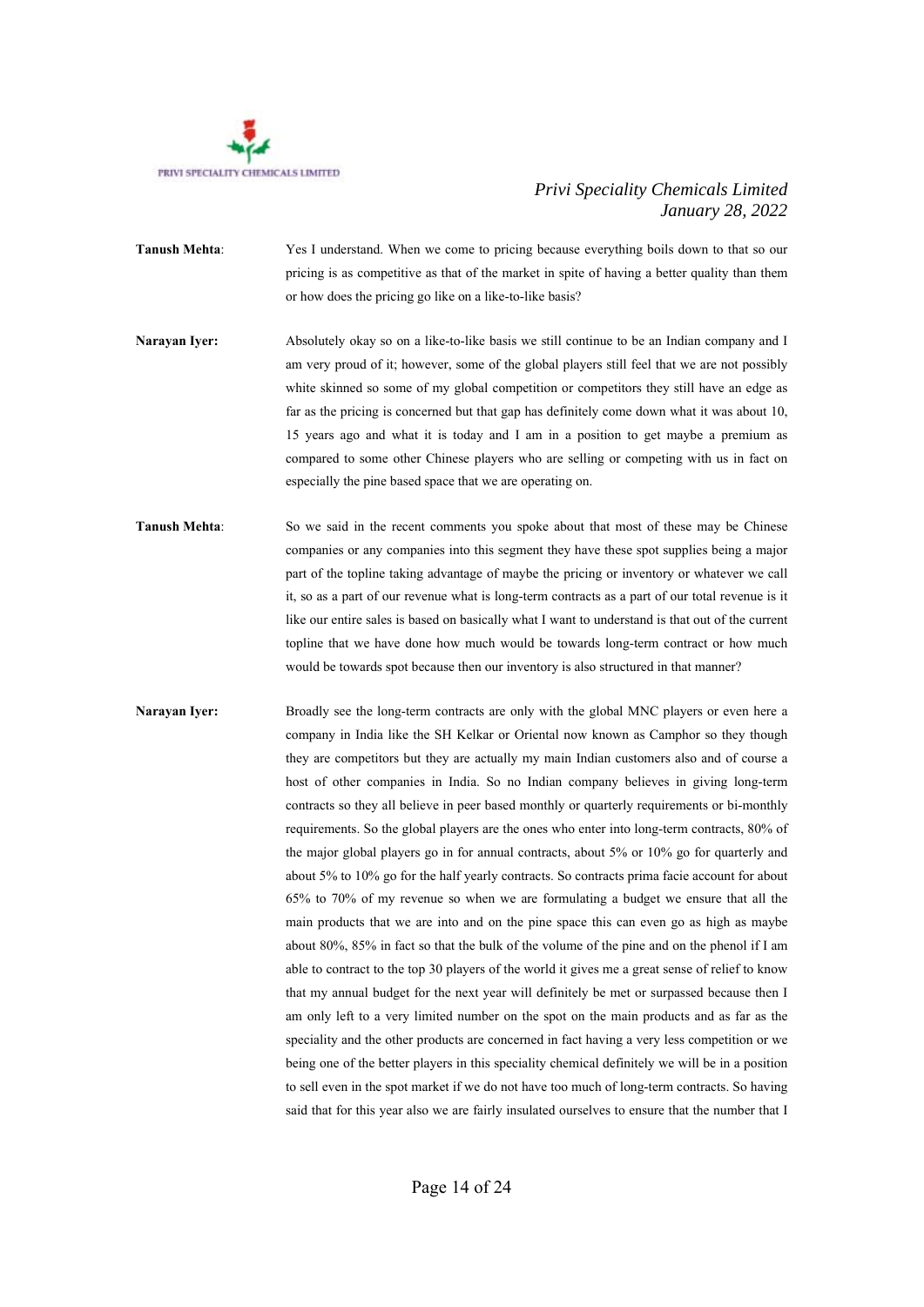

just talked about have been contracted with all my 15 to 20 major global players of the world.

**Tanush Mehta:** Okay if i could just squeeze it on another question?

**Moderator:** Sorry to interrupt. Mr. Mehta may we request that you return to the question queue for followup questions.

**Tanush Mehta**: Okay and Sir all the best for the coming quarters and I hope that you achieved 3000 Crores topline before you targeted.

**Moderator:** Thank you. The next question is from the line of Chintan Modi from Haitong Securities. Please go ahead.

**Chintan Modi:** The question that I was asking was with respect to the other expenses whether there was any one-off in that during the quarter because if when we look at sequentially we have grown the cells by almost 95 Crores and we have not seen any operating leverage benefits slowing down?

**Narayan Iyer:** So you are only talking about the other expenses increased in this particular quarter?

**Chintan Modi**: Yes Sir.

**Narayan Iyer:** This other expenses increase in this quarter is on account of the phenomenal increase in the coal cost because in other expenses you find the operating expenses of electricity, coal for generating the steam so coal cost has shot off from about Rs.7 or Rs.8 to close to Rs.16 and Rs.17 a bulk of it was also purchased at 13 and 14 and 15 and 16 and coal forms a very important part of a raw material for me because I require steam in all my products, steam is a integral part of input to do my distillations or to do my chemical processes because without steam I will not be in a position to do any sort of a chemical reaction. The power cost in this particular quarter has been over the roof so that is one major increase of close to about 3.5, 4 Crores in this quarter itself I spend on power that is on coal cost. The second increase has been further increase in the freight expenses on the export freight, what you are not able to see is the freight expenditure on the RMC which is actually coming as a part of the cost of raw material consume and that also is a part mainly contributing to the increase in the RMC cost, but here in the other expenses you have export freight and selling and distribution expenses where if I had to compare on the June quarter because September quarter could be a misnomer because the volumes were not there so if I compare on June quarter or thus up to the September quarter rates this quarter further there has been a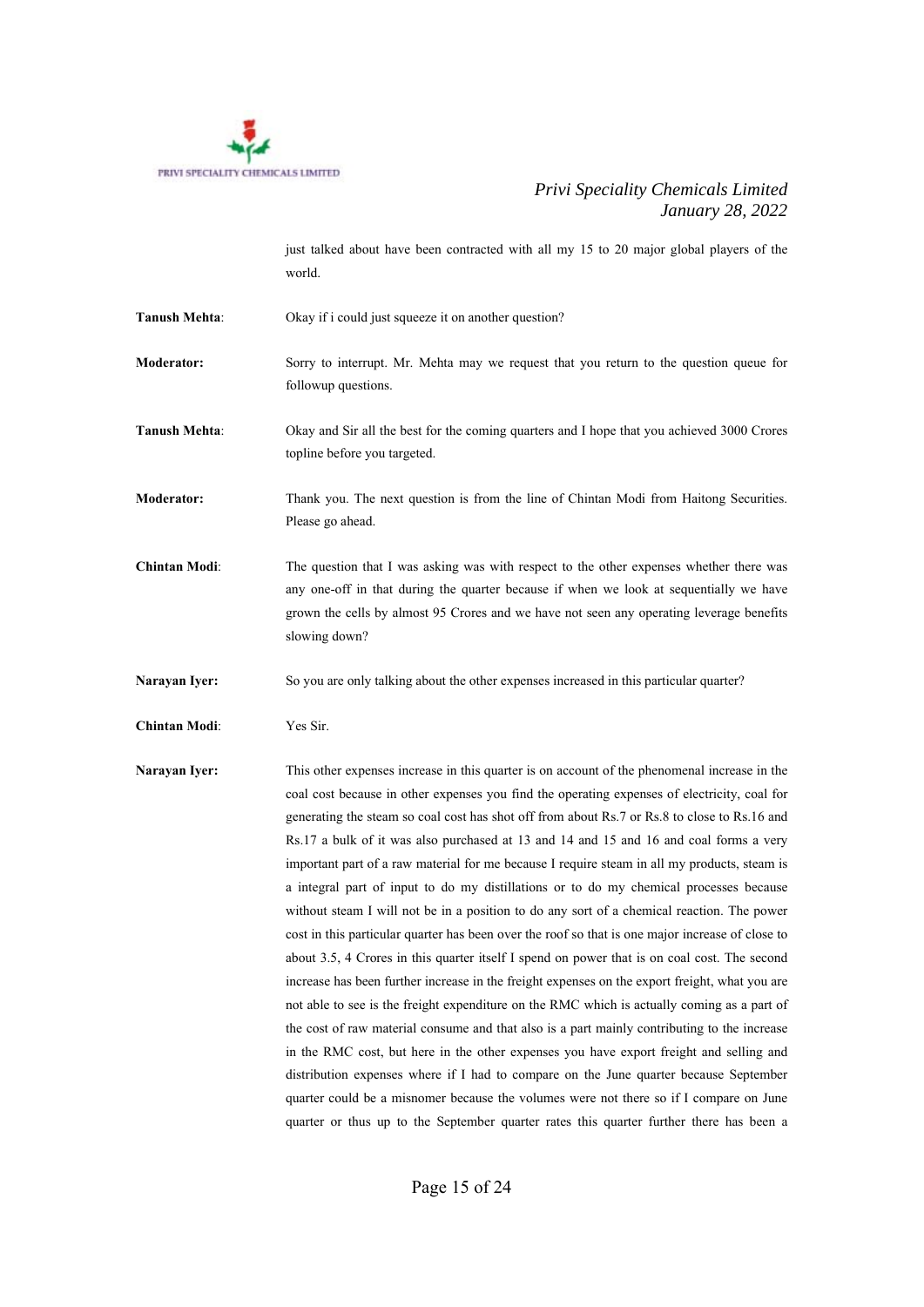

deterioration in the rates on the export freight and export freight has jumped up by another 15% from the rates that we were giving in September and close to about 22% increase from the rates that we were giving in June because we at Privi believed that it is customer who comes first and we go all out to ensure that the products reach my customers on time every time and for which we do not mind even paying a little bit of extra expenses on the freight this we have absorbed it in the second and third quarter, but having delivered the products to my customers on time most of the customers have ensured that there is an increase, they have also allowed us an increase in the freight expenses when we have quoted for the calendar year 2022 many of them have also agreed to foot the bill on the increased freight expenditure.

- **Chintan Modi**: Okay Sir got it and second question is with respect to the mix between exports and domestic whether there was any change with respect to that mix compared to our normal mix or it remain largely the same and any specific trends that you could highlight in terms of the various geographies which are picking up?
- **Narayan Iyer:** No Sir, mostly it is all almost on the same lines there is not much of any change in the geography situation also and Europe continues to be my major customer followed by India and US is also very, very important market for us almost contributing about 16% of the thing so markets are almost same.
- **Chintan Modi**: Okay sure and just one last one that for next year considering all the price hikes and that we have taken can we assume your EBITDA margins to come back to you have been guiding like between 17% to 20% kind of an EBITDA margin range can we expect it to bounce back to those levels?

**Narayan Iver:** Absolutely.

**Chintan Modi**: Okay fine Sir. Thank you. That was very helpful.

**Moderator:** Thank you. The next question from the line of Amar Maurya from AlfAccurate Advisors. Please go ahead.

**Amar Maurya**: Sir thanks a lot for the opportunity again. Sir just to understand a little bit on this other income as you were indicating that this other income large quantum is basically a kind of operating income so how much percentage of this 10 Crores would be like kind of a operating income we can consider?

**Narayan Iyer:** 99648445.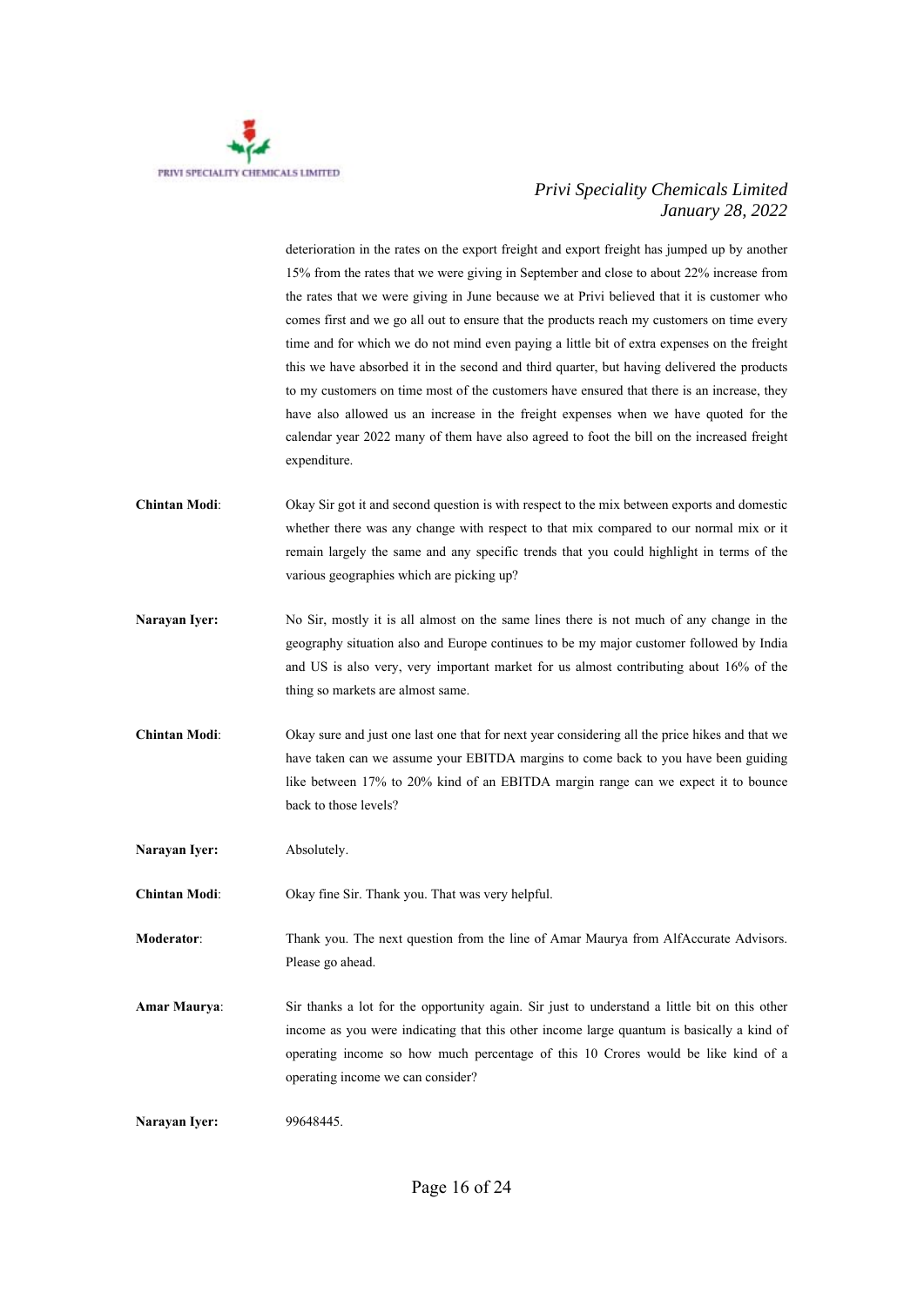

| <b>Amar Maurya:</b> | So this large part is like operating income only?                                                                                                                                                                                                                                                                                                                                                                                                                                                                                                                                                                                                                                                                                                        |
|---------------------|----------------------------------------------------------------------------------------------------------------------------------------------------------------------------------------------------------------------------------------------------------------------------------------------------------------------------------------------------------------------------------------------------------------------------------------------------------------------------------------------------------------------------------------------------------------------------------------------------------------------------------------------------------------------------------------------------------------------------------------------------------|
| Narayan Iyer:       | Absolutely.                                                                                                                                                                                                                                                                                                                                                                                                                                                                                                                                                                                                                                                                                                                                              |
| <b>Amar Maurya:</b> | Secondly Sir like just to understand as you indicated like 3000 Crores kind of our revenue<br>in let us say two-and-a-half to three years so is it like this will be more front-ended let us<br>say considering 2023 will be the first year or it will be more back-ended kind of thing like<br>coming in second or third year?                                                                                                                                                                                                                                                                                                                                                                                                                          |
| Narayan Iyer:       | No I am not able to follow your question.                                                                                                                                                                                                                                                                                                                                                                                                                                                                                                                                                                                                                                                                                                                |
| <b>Amar Maurya:</b> | So basically what I am saying here is that reaching the 3000 Crores mark let us say in next<br>three years right so largely let us say we will be closing the year at let us say around<br>whatever number and assuming that 2023 will be the first year 2024 will be the second<br>year?                                                                                                                                                                                                                                                                                                                                                                                                                                                                |
| Narayan Iyer:       | Yes, absolutely. So what you are suggesting is about two, two-and-a-half years from now<br>that is correct.                                                                                                                                                                                                                                                                                                                                                                                                                                                                                                                                                                                                                                              |
| <b>Amar Maurya:</b> | Basically is it like linear kind of a number or like because as you said that first year will be<br>like a 40% kind of utilization for the expanded capacity and the new capacity let us say<br>speciality will pick up also in the second half so is it like the second year would be a<br>normalized growth year or because when I divide this number into three years basically we<br>see a very hyper growth in your company?                                                                                                                                                                                                                                                                                                                        |
| Narayan Iyer:       | You can expect that so if we spend a huge amount you should expect that sort of a growth<br>also because this money what we have spent has to give me the returns also otherwise we<br>are not interested in spending such 500 or 600 Crores and ensure that we do not grow.                                                                                                                                                                                                                                                                                                                                                                                                                                                                             |
| <b>Amar Maurya:</b> | Well then you are just talking about more than 25%, 26% growth every year basically.                                                                                                                                                                                                                                                                                                                                                                                                                                                                                                                                                                                                                                                                     |
| Narayan Iyer:       | Possibly yes you have seen Privi growing at a CAGR of about 20%, 22% even the last 10,<br>12 years broadly, so here we are talking about and those time we were not embarking upon<br>such ambitious projects as we are now doing around and of course our bandwidth has also<br>improved, we have good investors like you, we have very good bankers who are ready to<br>possibly fund us, we have some good set of private equity investors who have also helped<br>us in this journey. So I really feel that growing at possibly anywhere between 22% and 27%<br>on a yearly basis should not be a difficulty. There have been some bad years because the<br>prices on some of the aroma chemicals fell very, very low so with markets realizing that |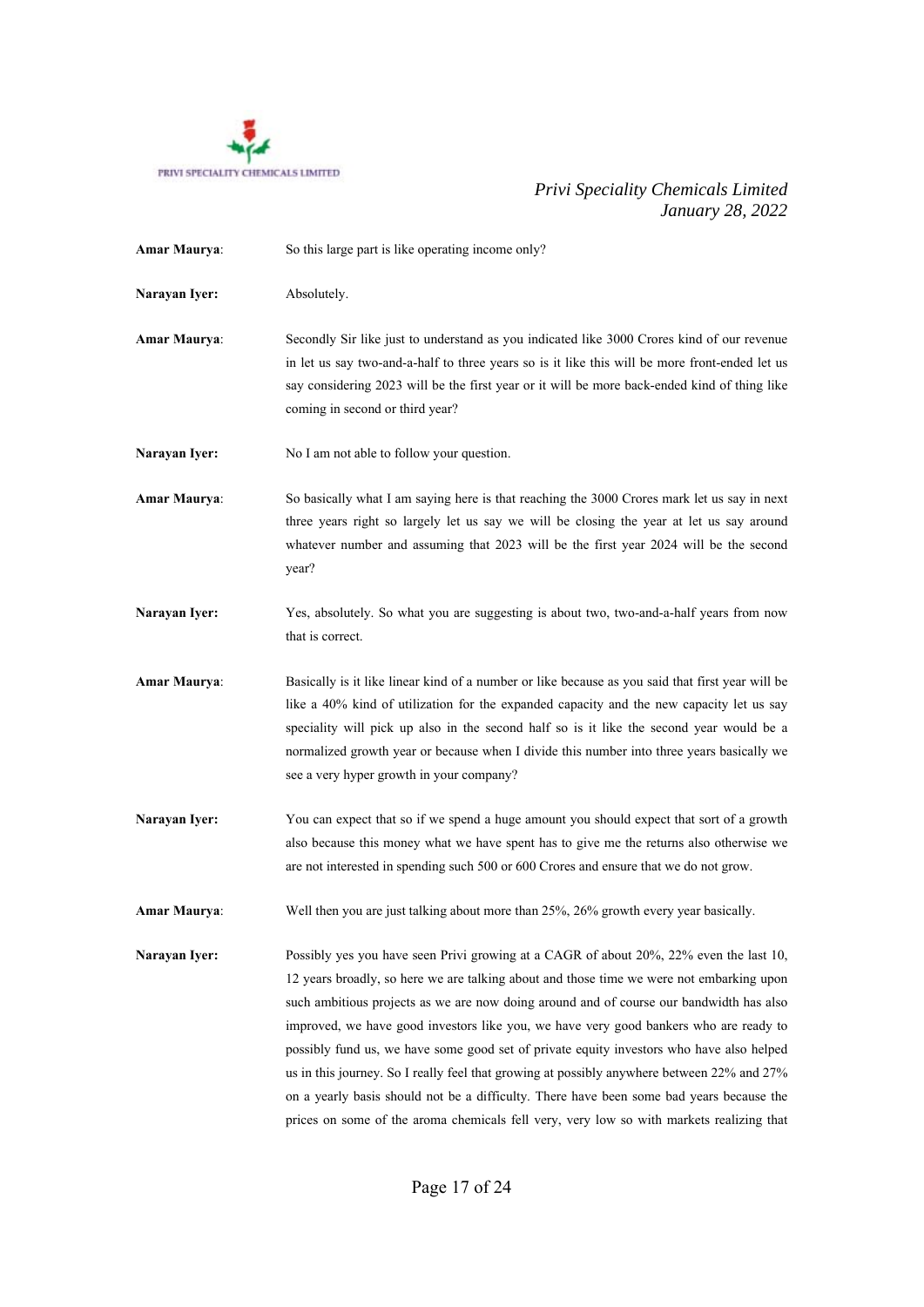

what should be the correct value of the most of the aroma chemicals and the specialty chemicals I do believe some of these will come from price escalations and most of it will come from the expansion that we are doing on our capacities, the new products as well as going forward some of the existing products where we as I have been and as we in Privi keep saying that it is our zeal and focus to ensure that we maintain our market share on all the top five products as well as on the two phenol products at Jhagadia you would like to maintain the market share and if that keeps happening around 3000 Crores in the next two to three years should be definitely achievable.

**Amar Maurya**: Thank you Sir. Thanks a lot and best of luck for the future.

**Moderator**: Thank you. The next question is from the line of Rohit Nagraj from Emkay Global. Please go ahead.

- **Rohit Nagraj**: Thanks for the opportunity and congrats on a very good set of numbers. Sir the first question is probably it might be a difficult question and if I am attending the calls for the first time we have said about 3000 Crores of topline now how are we placed from the business development team point of view for both our domestic as well as overseas markets have we expanded the team we are currently in terms of expansion and how are we placed from that perspective?
- **Narayan Iver:** We are not a B2C company we continue to be a B2B company prima facie so that is a reason that we may not require too much of people at the marketing or the business development level. Now having said that the new product that is now going to come about camphor so camphor is a product which is more Indianized I will say that it is a camphor has got a huge amount of relevance religiously and possibly even pharmaceutical wise also in fact for medicinally wise also and India is a huge consumer of camphor. I do believe that we may have to possibly look at selling camphor a little differently than what we have been selling on the aroma chemical other aroma chemicals per se in fact so that is a strategy that we have already evolved at the company level and our marketing business development people at the business development team has really strengthened up themselves to ensure to enter into the camphor market with all the zeal as much as they have been doing on all the other products. So that is the only change that will require how to sell camphor because this will not be a sale that can happen at a 60-day credit or a 90-day credit as you know most of the camphor manufacturers are in a position to sell this maybe across the counter in a seven day or a 10 day, 15 day, 30 day I think not beyond 30 day credit period not many manufacturers are offering today in fact so those could be some of the changes that we are gearing up internally in our company also and as far as the people and the structure per se for achieving almost double the sale that we will be doing in about two to three years time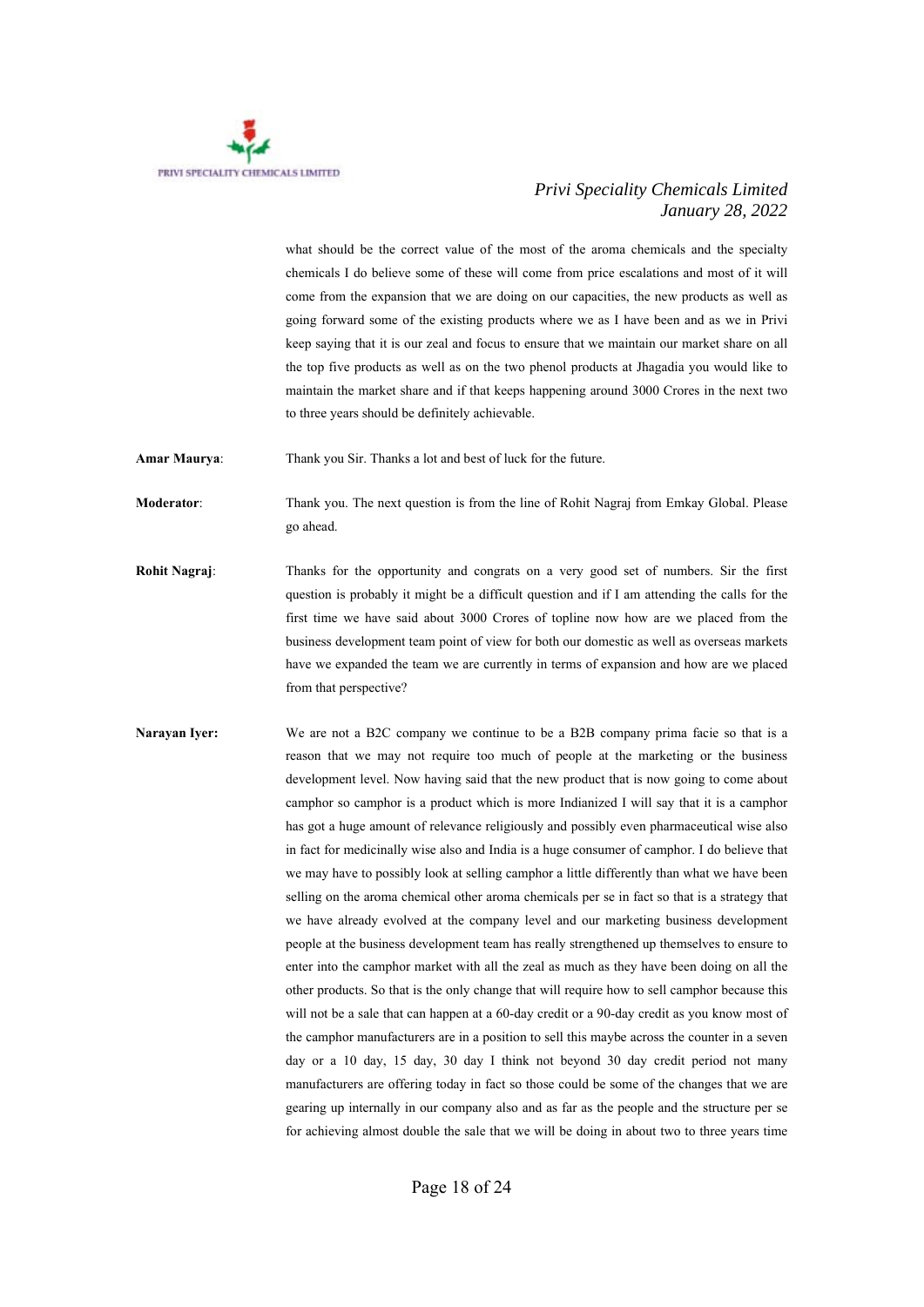

the company already has a good two tiers and three tiers of top level middle level people all professionally qualified in most of the departments in most of the areas whether it is the starting from my own finance and I have a good solid two to three layer people, there is a VP Finance already in place, there is a GM Finance in fact and then you have Deputy GMs heading each Functional Head whether it is the banking per se or their taxation per se so those structures have been put across. Similarly in the production level each of the units are considered as SBUs and above them there is going to be a functional head then you have a VP at the sectional places overall in charge there is also at the very senior level and all these functions. Our business development also there is country specific heads then you have the CRM that is the customer relation managers most of the strategic and key customers that it is so and then you have the India head so that way those layers are put in place in fact and we do believe that what we have done in the last three, four years it should help us really go ahead and meet the target of 2x Privi in three years and possibly beyond that whenever we come out with various launches we should be in a position to handle that sort of a volume. At the operational level we will possibly require some new people some new thought process so that recruitment keeps happening around and HR is on their toes you know to ensure that those requirements are met as happens.

**Rohit Nagraj:** That was a really comprehensive reply. Sir just aligning to that in terms of the succession planning from the promoters any thoughts?

**Narayan Iver:** As you are aware we are having two promoters the Rao family and the Babani family. As far as the Rao family is concerned his all three sons are in the Privi business basically so one of them is heading the US operations entire marketing and sourcing and procurement and etc. His eldest son is already into the technical front he has been serving Privi for almost more than now 15-20 years he is basically a chemical engineer and he is a part of the production gamut in fact and the elder son is a person who is second in line to the commercial head as of now in fact. So the Rao family is very much into the Privi business and the succession has been thought about and the main promoter Mr. Mahesh Babani who is the Chairman and MD. His eldest daughter is already is a finance professional and she has been into the company's finance and a little bit of the marketing operations, etc., and she does help us in getting an overview of that so training has already been imparted so that the succession planning for Mahesh bhai to pass it on to his eldest daughter Snehal Babani happens around and possibly at the right time a few announcements will also be made up.

**Rohit Nagraj**: Got it that was very helpful. The second question is in terms of R&D you explained the process in terms of the number of products in pipeline so generally what are the criteria that are used to screen the new products in terms of market size margins or return ratios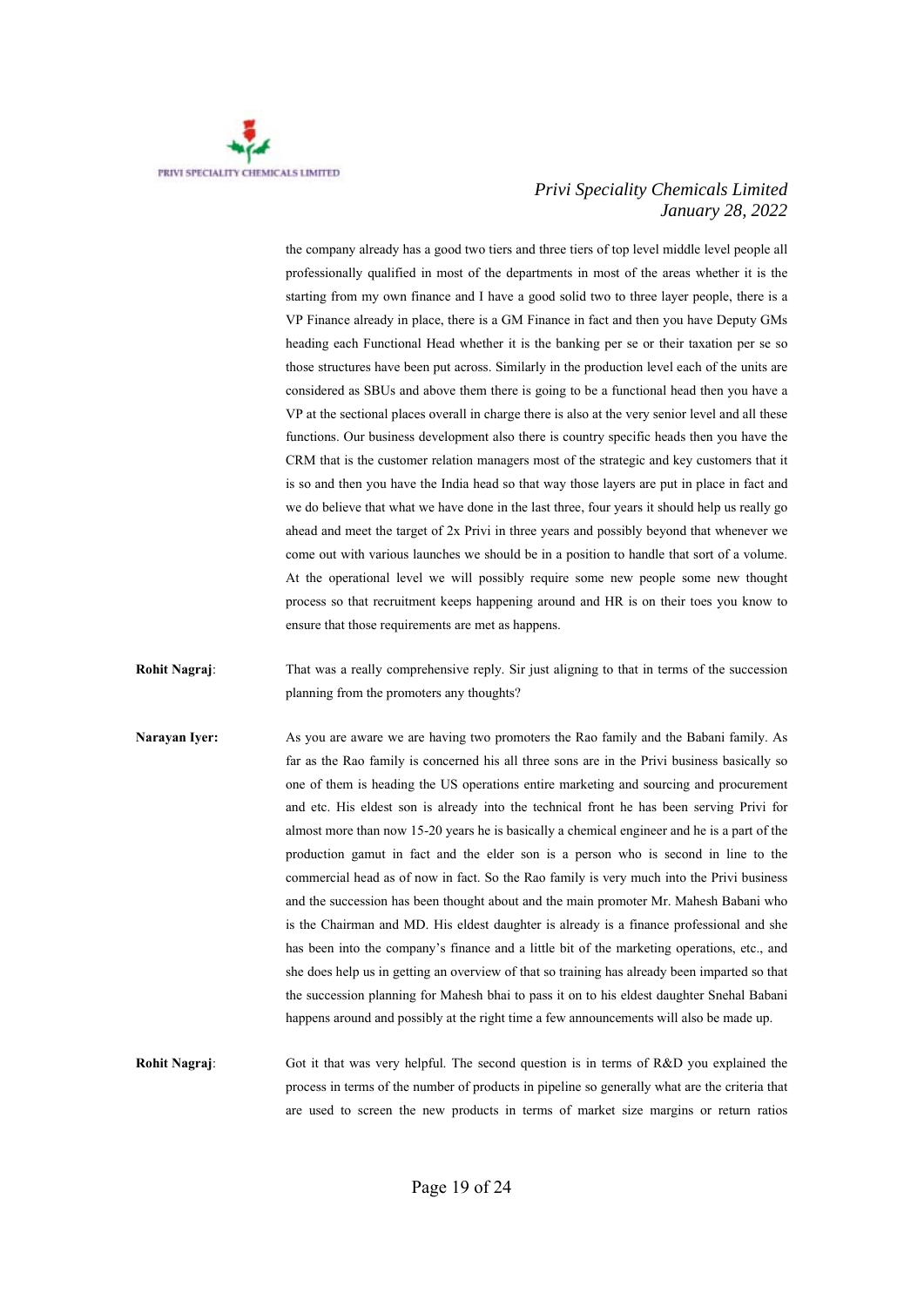

competition how do we usually screen on those once these are successfully done in the lab as well as pilot testing and we want to go in commercial?

- **Narayan Iyer:** Excellent question and I am very happy that someone from the investor fraternity has asked this question like we keep talking about R&D, R&D, R&D a very beautiful question and the answer to that is also very interesting. All our new products that we look in at R&D are basically customer driven so as we say that we give a huge importance to most of our customers and Mr. Mahesh Babani who takes care of the R&D as well as the marketing in fact in his various visits to the customers or in various seminars and conferences across the globe that we attend on the pine space as well as on the aroma chemical space. The hunt is always that is to what could be the new molecules that Privi can manufacture to grow apart from of course growing in the space that we are already into and these ideas culminate from various of the customers across the globe or sometimes it also eliminates comes across from our competitors who try to talk about and look into it, so this hunch is picked up from there then and study of the market is done. Then we come back and try to find out what could be the source ingredient and the technical capabilities that it will be requiring to manufacture such products is it within the so called purview of Privi that we are doing it and if not how different it is from Privi's own vision of the four main key space that we are into whether it will be possible or not possible.
- **Rohit Nagraj:** You were talking about you get those connects from the customer competition and then you come back and you start working on the drawing board in terms of sourcing the raw material, etc.
- **Narayan Iyer:** In some cases it is also market driven as I said as was so in the case of Galaxmusk in fact and we do our own introspection. First and foremost we do it at our lab scale and as you all are aware that both our R&D centers are recognized by Government of India. Post doing it at that lab and getting a clear picture as to what are the products and what are the ingredients that are going into manufacturing this product we also do a very dipstick study on with regard to the market for the product, how it could be, what could be the margins, what could be the IRR potential market for the product, who are our competitors currently, how good are their relations with our customers, where they are selling it across and how many of our customers are ready that if at all Privi looks at manufacturing these products we shall be in a position to get a share, what could be the share that we can look and tap it and finally what could be the growth potential going forward once we enter into this market in the next 3, 5, 10, 15 years. So honestly speaking all this is done about a complete IRR is done, a feasibility study is undertaken, a delta deviation study is also undertaken what if it does not happen if there is a 10%, 5%, 15%, 20% deviation to what we are thinking about on being a practical and an optimistic level and then thereafter we go in and look in to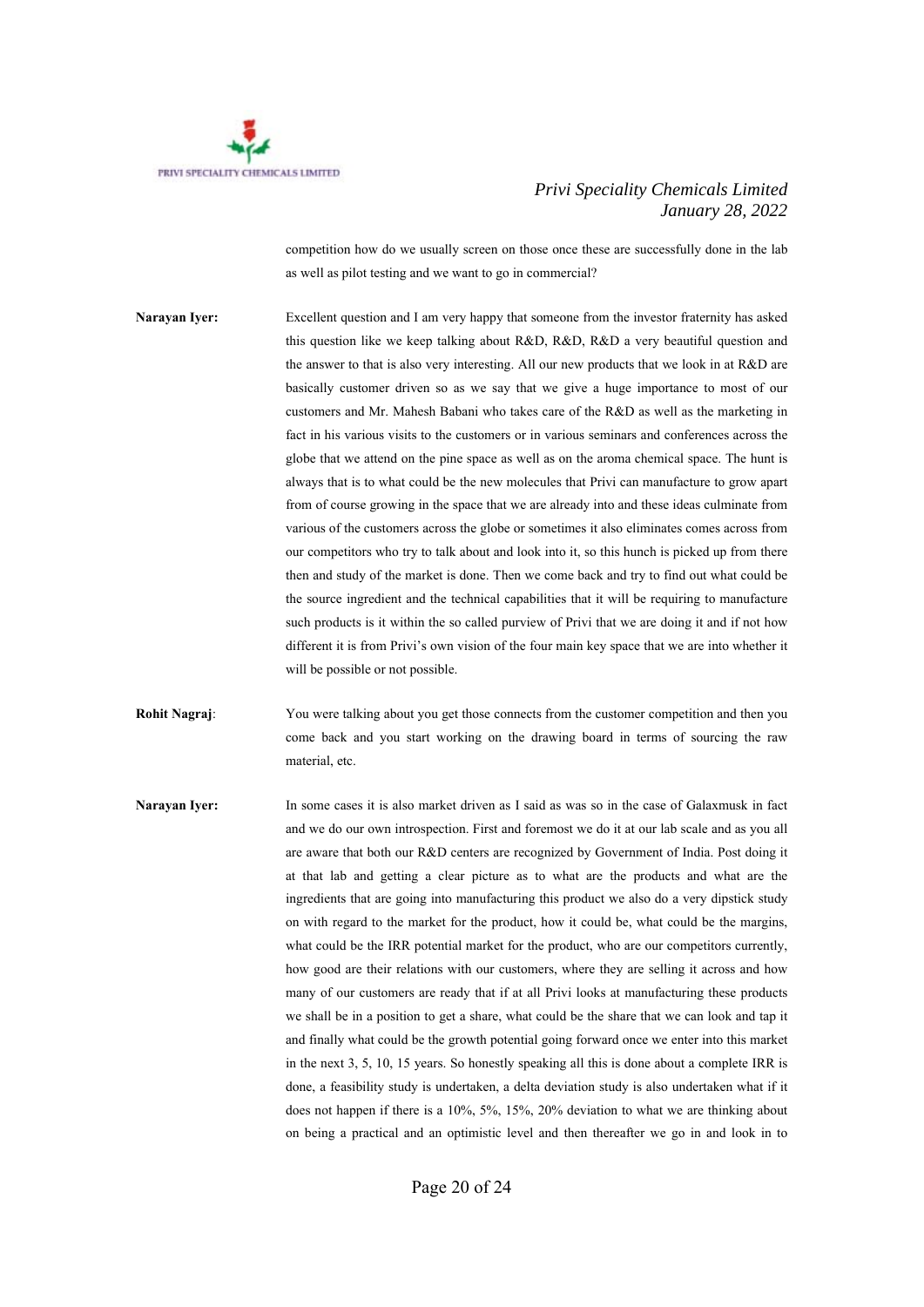

invest into this particular capex and we have a robust capex committee and we have a beautiful independent board where all these projects are put forth, the IRRs are calculated, there is a beautiful discussion that happens around and a consensus is owed around and then only we go ahead and take the step of actually starting spending money on commercializing a project.

**Rohit Nagraj:** Right Sir that was really helpful and comprehensive answer. Thanks a lot and best of luck to you.

**Moderator**: Thank you. The next question is from the line of Aman Vij from Astute Investment Management. Please go ahead.

- **Aman Vij**: My first question is on when we reach that 3000 Crores sales number what kind of volumes will we pay as well as what kind of gross profit we can achieve gross profit margins?
- **Narayan Iver:** So volume could be closer to the 50000 ton mark so that is the expansion that we have already put in and it is going to be there by March 2022 and my existing is around 37000 tons plus and minus 10% here and there I think that is what we are looking between 47000, 48000 to 52000 tons we should be in a position to touch closer to the 3000 Crores mark and gross margins I will not get into too much of net increases, but as we have kept repeatedly telling the investors and all of you, you should be looking at a margin anywhere between 17.5% to 20% on the EBITDA level.
- **Aman Vij**: Sure Sir, if you can briefly talk about we have four segments speciality, pinene, citrol and phenol if you can talk about where are the gross margins the highest if you can give it in order?
- **Narayan Iver:** Definitely specialty the gross margins are the best there because these are highly, high, high specialty products very less competition so the margins are beautiful. The second one could be on the pine base because we are now backward integrated ourselves so we have isolated ourselves from the vagaries of the Chinese and the spot market players so that is going to be my second space. The third will be the citral and the sandal-based products and last but not the least is the phenol. Phenol is something which is bulk volume very lesser margins in fact but it is required in every blend. So this is how I could possibly tell you how the gross margins work about.
- **Aman Vij:** So just one clarity the three projects which we are doing what is the peak sales we can get in camphor, phenol and Galaxmusk respectively?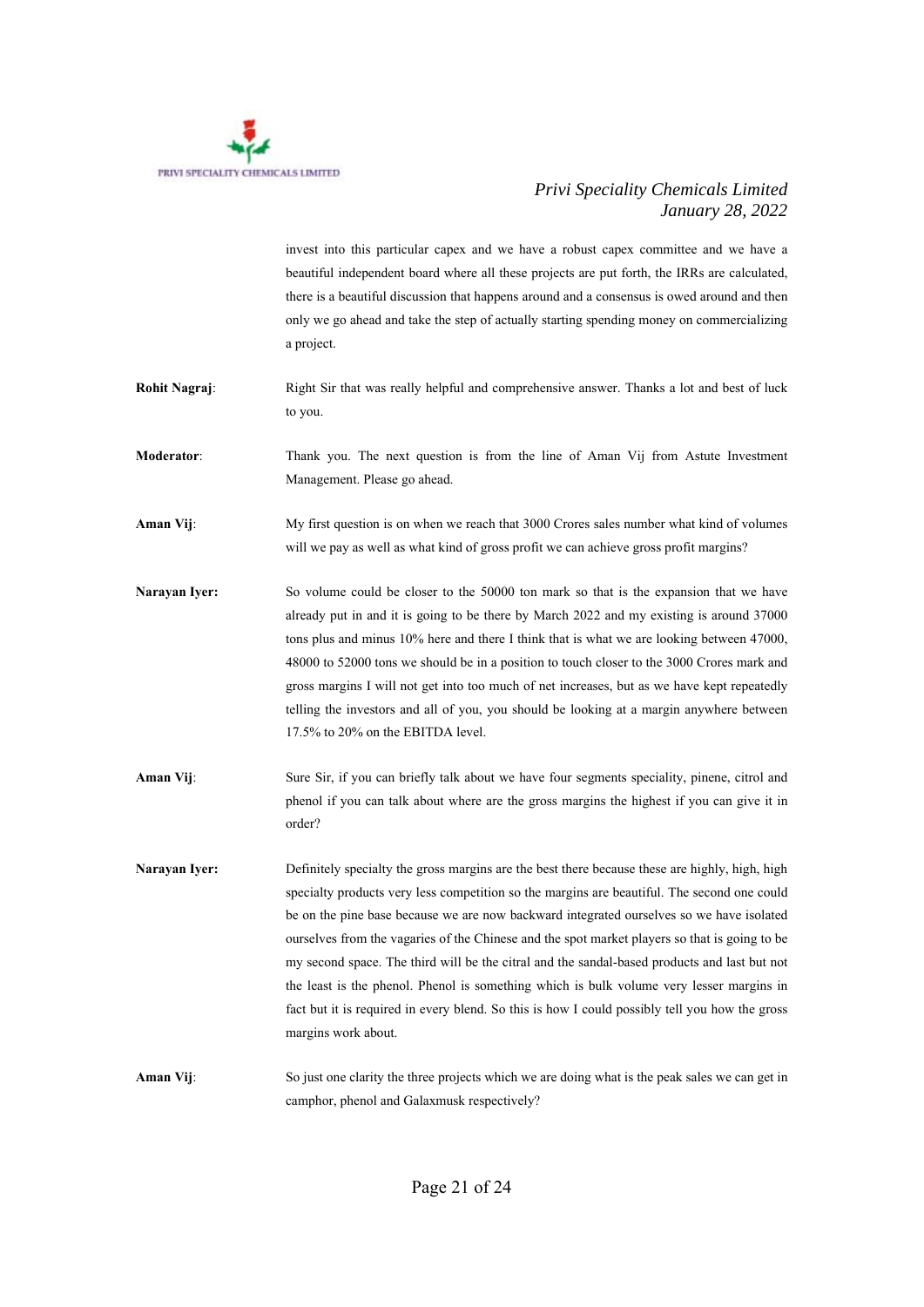

**Narayan Iver:** If we are able to sell all the three to its full potential you can expect a sale of anywhere between 700 to 1000 Crores. **Aman Vij:** This is three projects combined sir I am asking individually if you can give a range? **Narayan Iyer:** I will have to calculate and possibly maybe in my next presentation I will be ready with that calculation too broadly. If I have to get back into my numbers 4500 tons of camphor because it all depends as to what sort of a mix I will be selling the camphor because if I am going to sell everything on pharma grid my revenue will be different, if I am going to sell something on the IT grid the revenue will be different so I can only possibly tell the mix once I start manufacturing camphor and sell in the market so there could be a trend that maybe it is 50% perfume we grid, 25%industrial grid, 25% pharma grid fine so I know this could be an average. So those things are too early today for me to really state what could be exact turnover of camphor I can only talk about volumes when I am talking it is 4500 tons of camphor and 4500 tons of Galaxmusk so the permutation combination will be left as per the demand for those products from the market. **Aman Vij:** Camphor if you leave out what is the peak revenue from phenol and Galaxmusk if you can talk about those things? **Narayan Iyer:** I told you it will be about close to 800 Crores for all three products put together. **Aman Vij**: Okay, thank you I will get back in the queue. **Moderator**: Thank you. The next question is from the line of Zubeyr from Mondrian Investment Partners. Please go ahead. **Zubeyr:** Hi Mr. Narayan, thank you very much for this presentation. One question I do want to understand so we are talking about the 3000 Crores for the next two three, years I know we discussed sometime beyond that I want to understand that the numbers beyond that figure does that include manpower or are we talking about manpower being an optionality there and the existing utilization of the top five products and the new three products would take you to the numbers beyond 3000 Crores? **Narayan Iyer:** Manpower will definitely be in the story beyond 3000 Crores so as and when it happens it will happen around. The launch was done on November 1, 2021 and as our MD himself stated and I have personally also spoken to you and many investors it is at the pilot level at the research level we have been able to successfully crack the noble technology that we

talked about and which is also there on our investor presentation so as and when it takes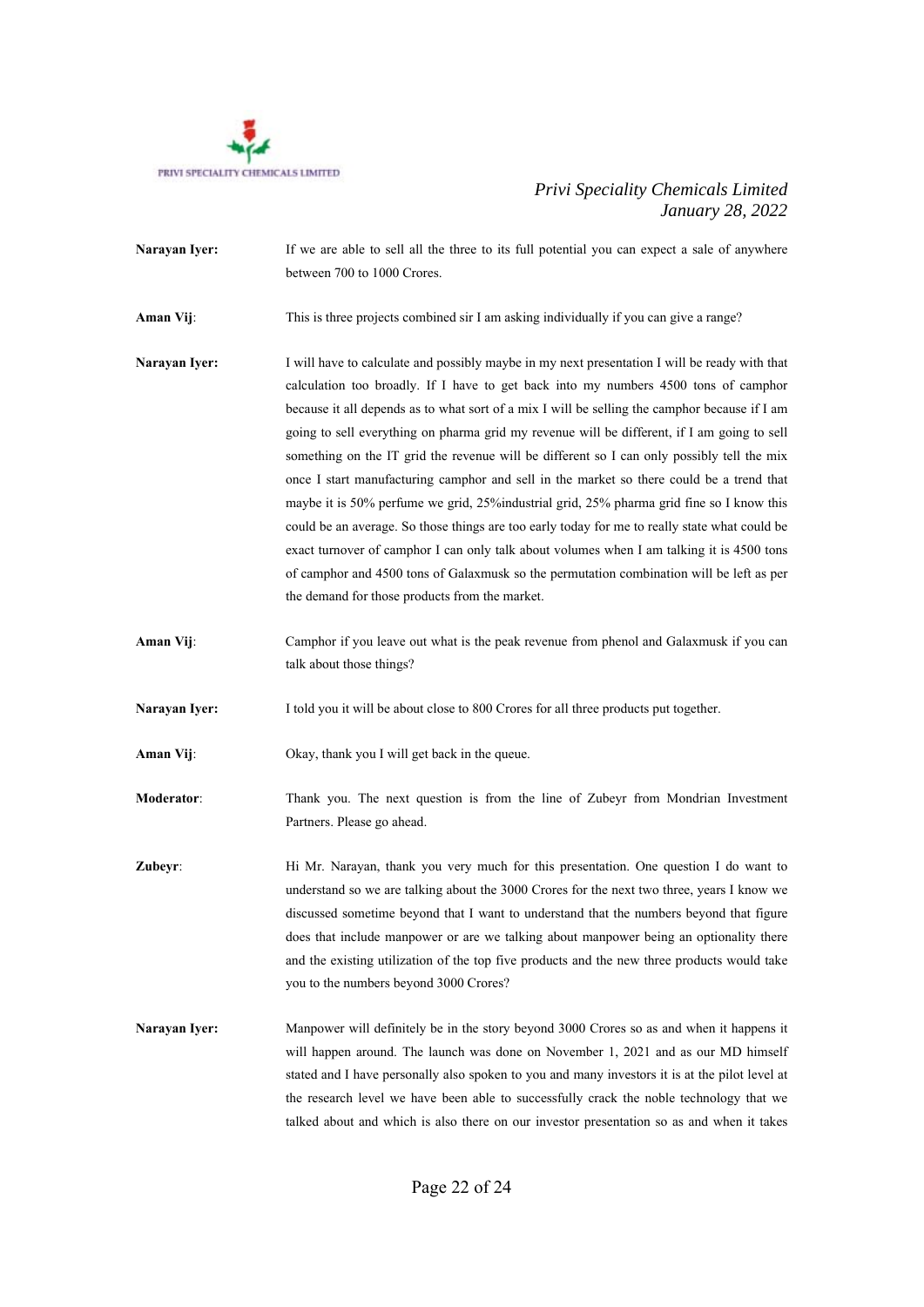

about five to six months for the pilot to really do a simulation as to what is done in the R&D level for us to really take the next step of course whether we can go ahead and commercialize the so-called technology that we are talking about. As of now I will not be in a position to give you too much of details what is beyond 3000 so definitely up to 3000 it is very clear with all the capex with all the expansion that we had done 3000 Crores looks very much inside in fact in the next three years.

**Zubeyr:** Just one other thing would be on the other expenses I know you have discussed the power and fuel and the trade which is very understandable, but one thing you see as you have grown that the other expenses have grown year-on-year even as a percentage of revenue so that is fine you have grown, but at what point can you expect a level of operating leverage where we do see some sort of reduction not even if not reduction but at least that expense flattening out or do you think the current power and fuel and the forwarding cost do you think they have peaked and we expect some normalization as we move into next few quarters and years and that broader number as a percentage of your revenue in a longer-term perspective?

**Narayan Iyer:** You are talking about what could be the idealistic situation of the numbers with regard to the fixed expenditure mitigating the volume of sales so it is prima facie if you see my fixed expenses actually have not gone up even in this particular quarter it is the variable expenditure which has shot up in this particular quarter the quarter that has just gone the bygone quarter so whether it has been the fuel or the freight expenses or some of the RMC costs all this contribute directly to variable expenditure. The fixed expenses has been very nominal in fact it has reduced because there is actually very limited travel happening around because of the pandemic that is going around, the salaries have been frozen for the last one, one-and-a-half years there has not been too much of a hike within the company in fact and most of the expenses are under the tight scrutiny so the budget itself is very, very low. So I can only visualize that going forward from the quarter of January 2022 or the Q4 for Indians and Q1 for you and based in London you will see a change in the operating margin because the volumes definitely are going to increase so as the revenue that I am talking about and to also inform all the investors that the sale performance of the revenue performance that Privi has clocked in the third quarter that is December 31, 2021 is a record for Privi. We were not able to do the 400 Crores mark in the consolidated one, but however we are capturing the other income we have somewhere around 405 but it was a zeal that we do 400 in this quarter itself. Having said that we should be able to definitely clock much better revenue starting from this quarter downwards from our existing product streams itself and with new products coming in and most of the contracts will start settling from July and bulk of it will start coming from December 2022. I feel Privi is in up for good times and the